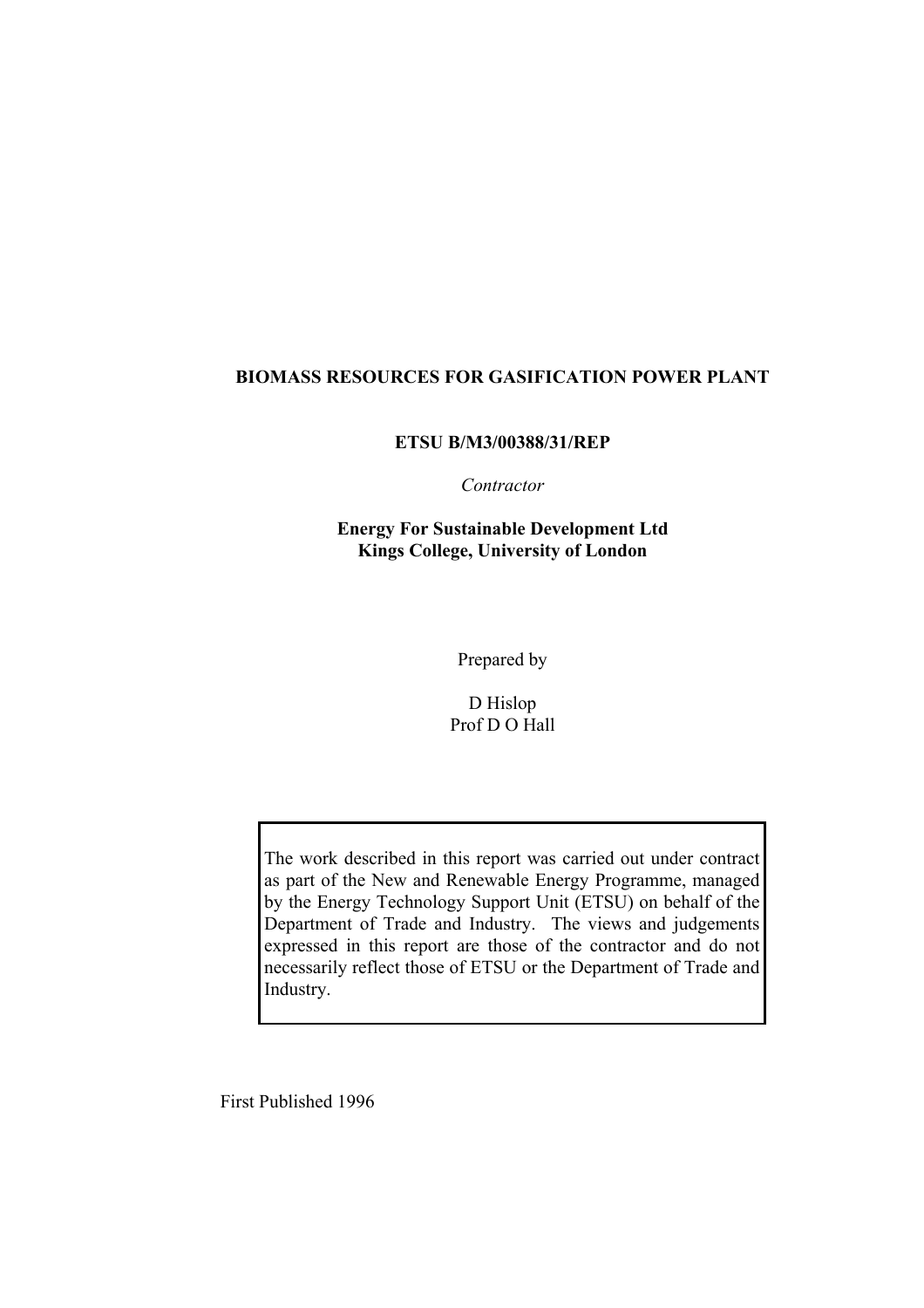#### **CONTENTS**

| 2.2 Fuel Supply - The Economically Available Supplies of Biomass for EfB  14 |
|------------------------------------------------------------------------------|
|                                                                              |
|                                                                              |
|                                                                              |
|                                                                              |
|                                                                              |
|                                                                              |
|                                                                              |
|                                                                              |
|                                                                              |
|                                                                              |
|                                                                              |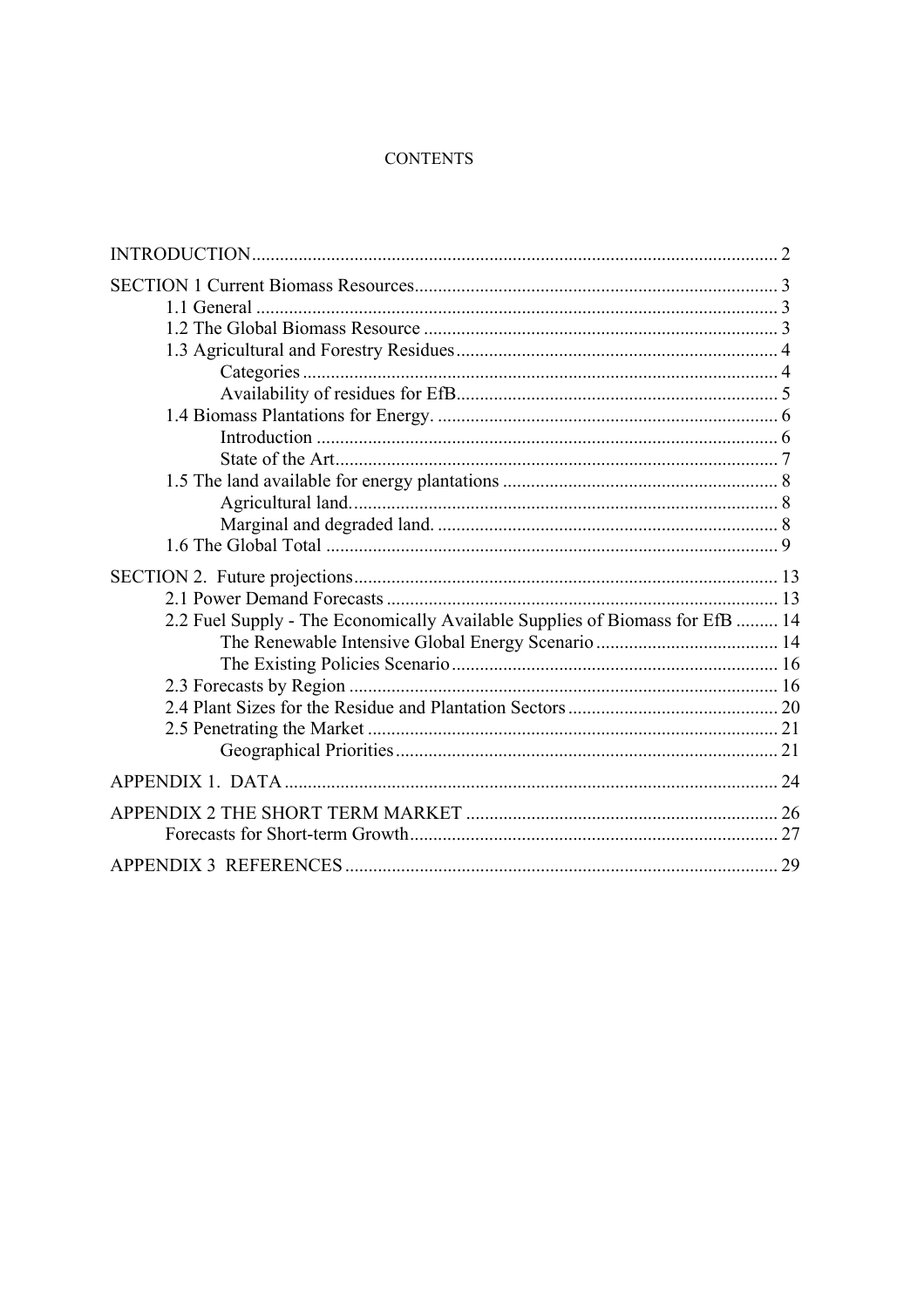#### **SUMMARY**

This report is based on existing secondary information and data sources, and is divided into two sections.

Section 1 summarises the properties of biomass, and estimates the biomass resource, under the headings of agricultural and forestry residues, biomass from existing forests, and biomass plantations for energy. Estimates of yields are combined with estimates of the land available for plantations, both agricultural and marginal or degraded lands, to give global estimates of the potential global biomass supply for electricity from biomass (EfB) under favourable conditions.

Section 2 provides preliminary estimates of the long term markets for electricity from biomass. Its forecasts of global electricity demand were prepared by the Response Working Group of the Intergovernmental Panel on Climatic Change, and are linked to the group's Accelerated Policies Scenario (APS). The policy characteristics of the APS are listed, and forecasts of electricity production from biomass by region are presented. A longer term forecast, to 2025, is then developed on the basis of an Existing Policies Scenario and the Renewables-Intensive Global Energy Scenario (RIGES) of reference [14]. This is translated into numbers of projects, by fuel type, size and region, for both scenarios. Finally, the changing market structures that will accompany the development of the market are described, and priority long-term markets are indicated on the basis of the following criteria: fuel availability, power shortages, infrastructure and policy framework.

In appendix 1 the likely development of the short term market is analysed; a list of short term projects is provided, leading to a forecast of project numbers and regions to the year 2000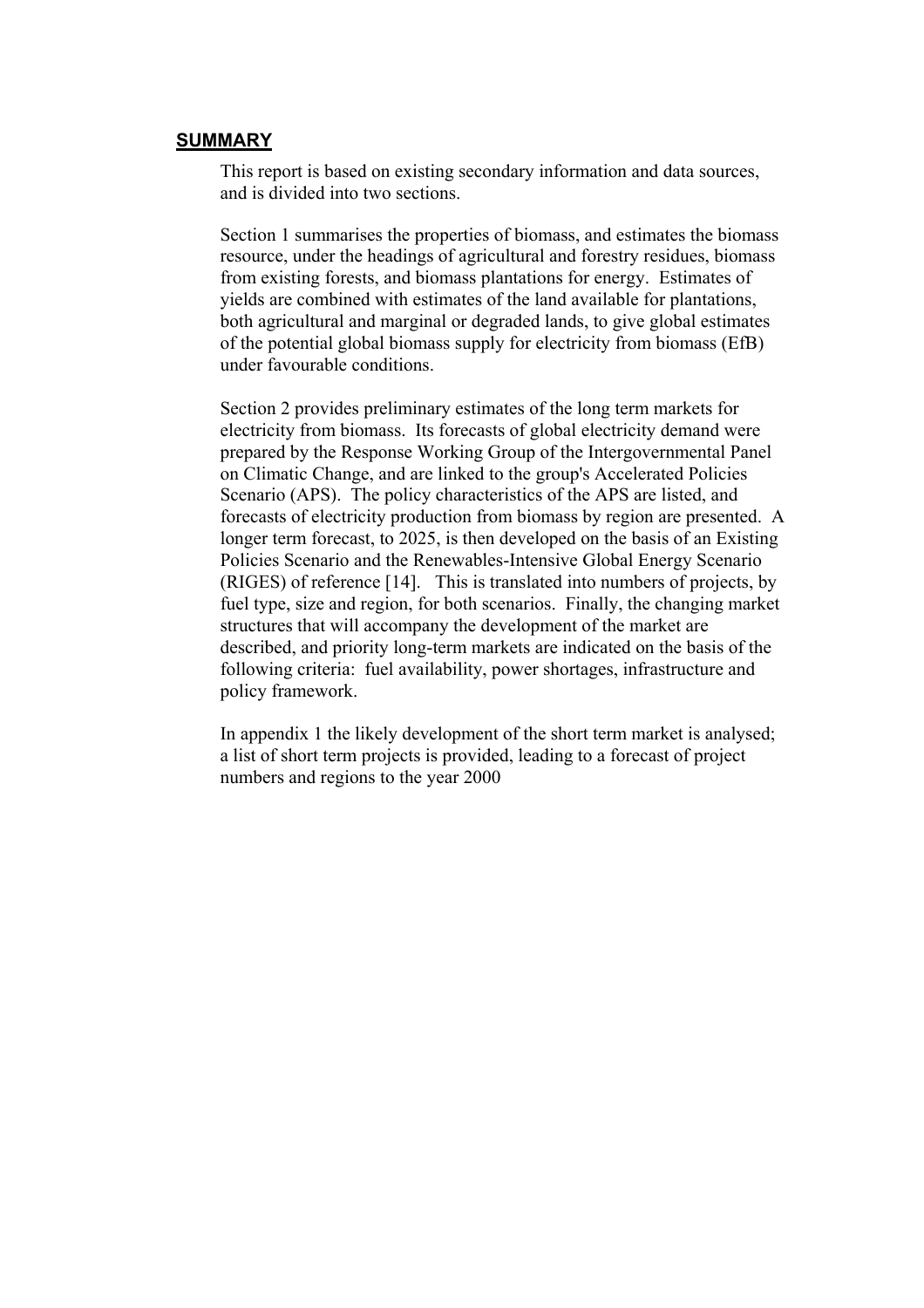### **SECTION 1 CURRENT BIOMASS RESOURCES**

### **1.1 GENERAL**

In the present report biomass refers to plant-derived matter, other than fossilised. It includes dedicated agricultural and forest products - eg. fuelwood, sugarcane, rape seed; agricultural and forestry residues; and the products of energy plantations. Table 1 summarises the main physical and chemical properties of the biomass fuels that will generally be used for electricity from biomass.

|                         | <b>Biomass</b>                                                          | Coal                         |
|-------------------------|-------------------------------------------------------------------------|------------------------------|
| <b>Heating values</b>   | 17.5 GJ/tdm for herbaceous feedstocks (eg wheat)                        | 23-32 GJ/tonne               |
|                         | straw, bagasse)                                                         |                              |
|                         | 20 GJ/tonne for woody feedstocks                                        |                              |
| <b>Density</b>          | 150 kg/m <sup>3</sup> for willow coppice chips to 500 kg/m <sup>3</sup> | $\sim$ 820 kg/m <sup>3</sup> |
|                         | for heavier woods                                                       |                              |
| <b>Moisture content</b> | 8-20% (wb) for wheat straw at harvest                                   | $2 - 12%$                    |
|                         | $30-60\%$ (wb) for wood at harvest                                      |                              |
| <b>Useful energy</b>    | $1 - 8$                                                                 | $\sim$ 25                    |
| (GJ/m <sup>3</sup> )    |                                                                         |                              |
| Ash content             | $0.4$ -2.0% by weight with high P and K, generally                      | $1.5-2.0$ with low P         |
|                         | free from toxic and other trace contaminants                            | and K                        |
| Sulphur content         | $0.01 - 0.1\%$ by weight                                                | $0.5-5\%$ by weight          |
|                         |                                                                         |                              |

| н<br>,, | וח |  |
|---------|----|--|
|         |    |  |

Table 1 shows that in terms of emissions and ash disposal EfB has considerable advantages over coal. However, its much lower useful energy content/ $m<sub>3</sub>$  has important implications for the size and equipment of biomass fuelled power plant. Because of the high transport costs and dispersed production of biomass, the maximum size of generating plant is likely to be about 50-100 MWe, far smaller than the typical fossil-fuelled plant. However, storage and handling equipment has inevitably to be proportionately larger and more expensive.

# **1.2 THE GLOBAL BIOMASS RESOURCE**

Global production of biomass is an estimated 220 billion dry tonnes/year [1], nearly all in the form of natural growth wood and of agricultural and forestry residues. It accounts for about 15% of global energy consumption - 3% in industrialised countries and about 38% in developing countries. In some of the poorest countries, biomass accounts for over 90% of energy consumption (eg Nepal, Rwanda, Tanzania).

In this context the development of biomass as a modern fuel might appear an anachronism. However, within living memory wood, sometimes grown specifically for the purpose, has served as the standard fuel for railways; it is used on a large scale to produce charcoal for the Brazilian steel industry; and it was used as a feedstock for methanol in India immediately after the second world war. Indeed, in those industrialised countries with major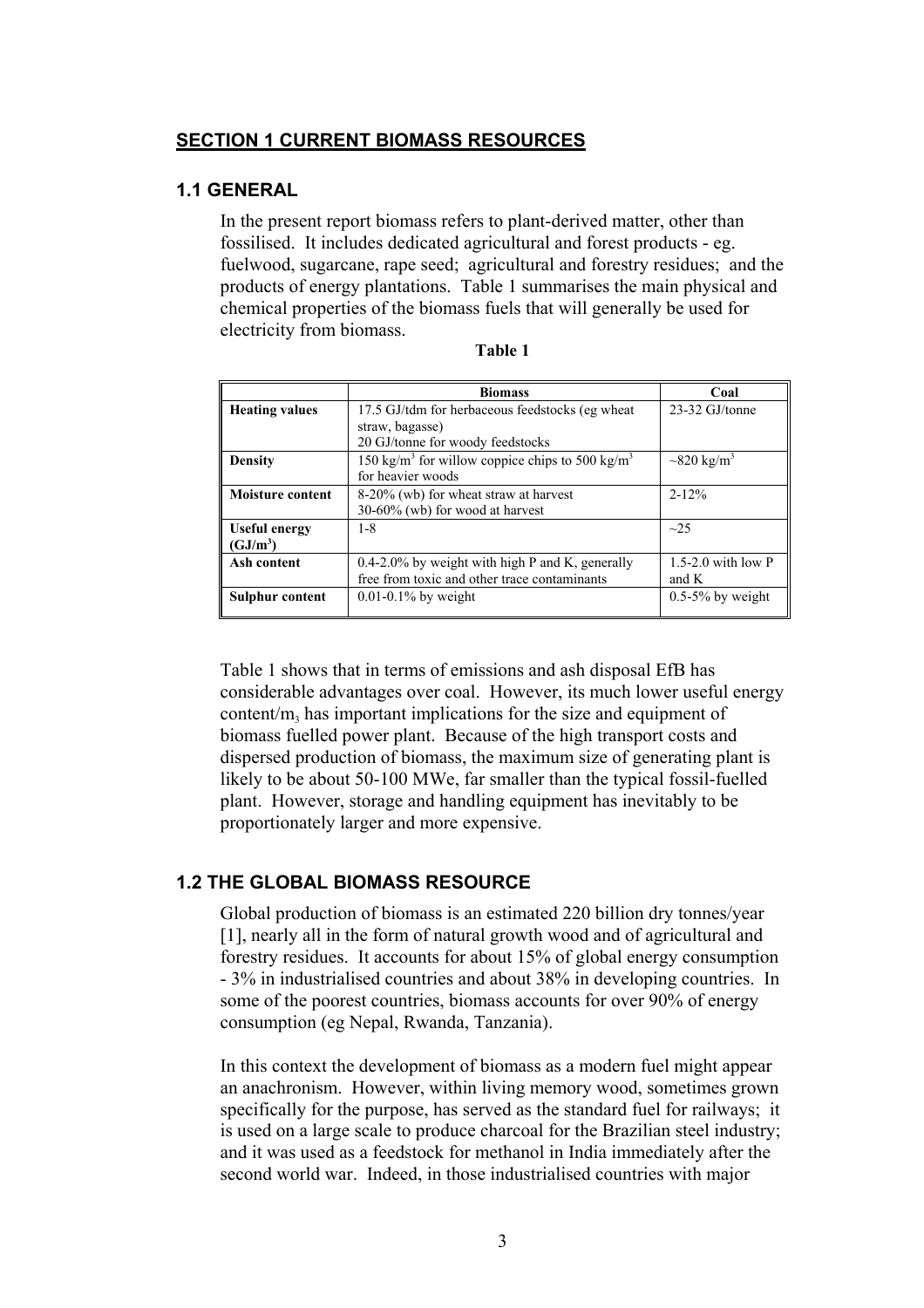wood resources biomass accounts for much larger than the average proportion of energy consumption: in Finland and Sweden wood (together with a small amount of peat) account for 18% and 16% respectively.

Estimates of the biomass resource which might be available for EfB are necessarily speculative. Agricultural and forestry residues are the fuels most readily available now; local data on residue production, use and availability is often not collected, and what is collected is rarely aggregated and distributed in ways that are useful for the present report. Exceptions are residues from the sugar and paper/pulp industries.

In estimating the future wood resource, natural, unexploited forest is ignored, because it is extremely difficult to estimate what degree of utilisation would be sustainable, and because of the dangers of decreasing bio-diversity. Only wood grown specifically as an energy crop is considered. Modern experience of the latter is so limited that there is virtually no productive base on which to estimate potential supply, and the forecasts that follow are based on estimates of suitable land availability and forecasts of yields.

### **1.3 AGRICULTURAL AND FORESTRY RESIDUES**

#### **Categories**

**Straw** (and other agricultural residues left in the field or at the farm after the crop is harvested). Usually highly dispersed, with high transport costs if centralised, these residues often have local uses and major non-energy markets (eg fodder, bedding, board manufacture) which reduce their availability as a fuel, and also tend to raise their price to levels at which their use in EfB would not be economic. None-the-less, straw is a potential fuel in countries in which it is in surplus, such as the UK; in Denmark there are already several district heating schemes operating on straw; and in several countries there are plans to co-fire straw with coal.

**Mill residues** produced when the harvested crop is processed at a mill. Examples include rice husk, sawdust and wood off-cuts, bagasse (the cane residue left after extraction of the juice from sugar-cane), ground-nut shell, and coffee husk. They are concentrated in large quantities at a limited number of mills, where they may be an environmental or fire danger. These residues are often already used to provide heat, and sometimes power as well, to the mill, albeit usually with very low efficiency. They are the most immediately available fuel for EfB, whether through upgrading existing energy systems or through the installation of new ones.

**Forestry residues** include the lops and tops left after clear felling; thinnings; wind blow; and premature clear felling.

#### **Availability of residues for EfB**

In developing countries, rising populations will require increases in food production, and thus of residue production, for some decades to come. In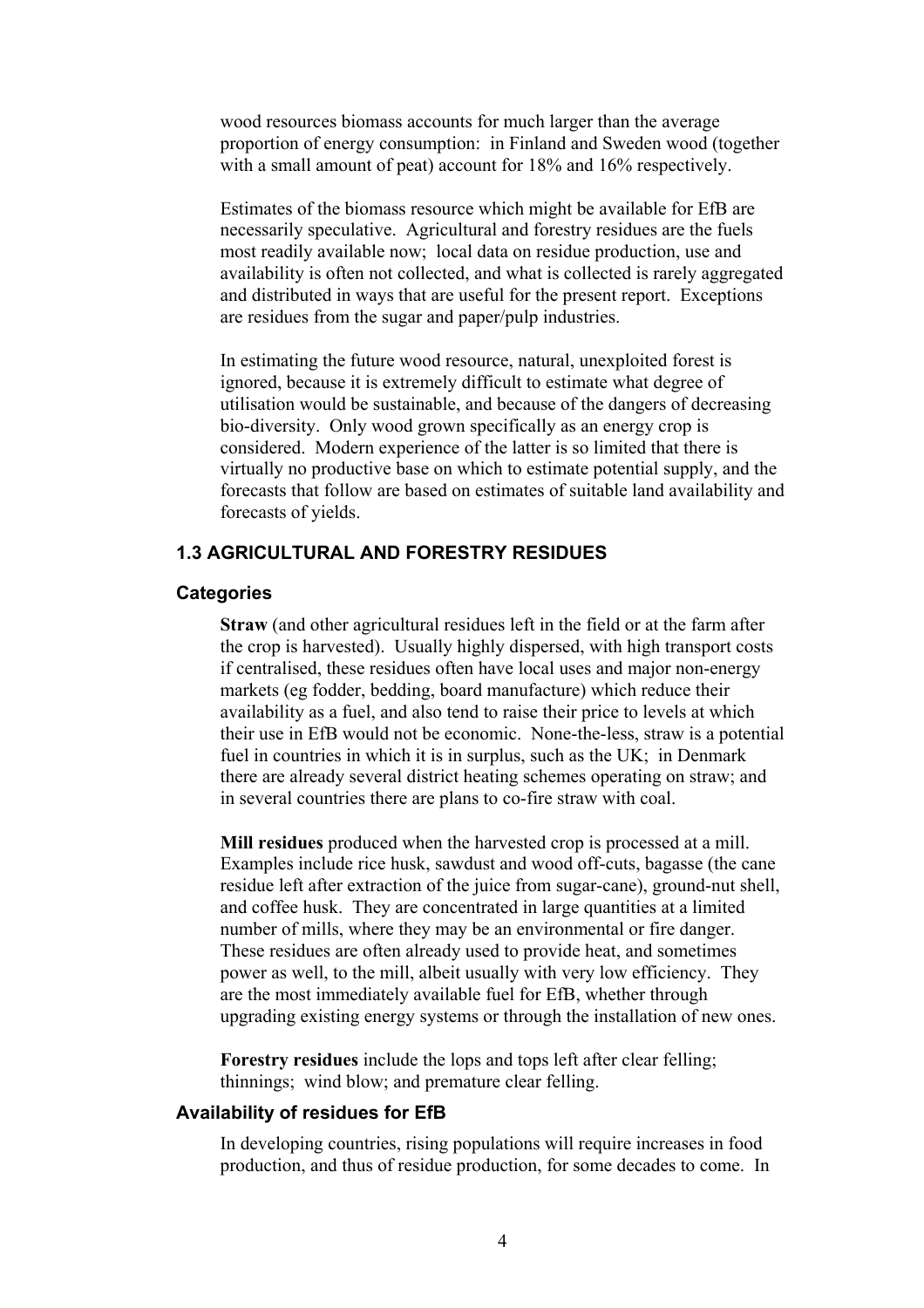industrialised countries, two factors will tend to reduce the residue supply: populations are relatively stable and food production is unlikely to rise significantly; and plant breeding will tend to maximise the grain and reduce the residue proportions of the plant. But in both types of country, the existing trend towards centralisation of crops processing will, if it continues, tend to increase the proportion of residue production which would be available for EfB.

Table 2 summarises the global energy content of selected crop and forestry residues. In addition to those listed, there are many crops which also produce residues with large energy potentials, but for which compatible global figures are not available. They include ground-nuts, palm-oil nuts, coconuts, cotton, sorghum, jute, tea, coffee, pigeon pea and cow pea.

|                       |       |       |             |       |                   | Roundwood       |
|-----------------------|-------|-------|-------------|-------|-------------------|-----------------|
|                       | Maize | Wheat | <b>Rice</b> | Sugar | <b>Industrial</b> | <b>Fuelwood</b> |
| Region                |       |       |             | Cane  |                   | /charcoal       |
| <b>Industrialised</b> |       |       |             |       |                   |                 |
| US/Canada             | 2.95  | 1.93  | 0.13        | 0.19  | 7.66              | 0.92            |
| <b>Europe</b>         | 0.61  | 2.39  | 0.04        | 0     | 4.12              | 0.41            |
| Japan                 | 0     | 0.02  | 0.24        | 0.01  | 0.41              | 0               |
| Australia+NZ          | 0     | 0.29  | 0.02        | 0.19  | 0.35              | 0.02            |
| <b>Former USSR</b>    | 0.23  | 1.97  | 0.04        | 0     | 3.92              | 0.60            |
| <b>Subtotals</b>      | 3.8   | 6.6   | 0.5         | 0.4   | 16.5              | 1.9             |
| <b>Developing</b>     |       |       |             |       |                   |                 |
| <b>Latin America</b>  | 0.71  | 0.38  | 0.29        | 3.58  | 1.47              | 2.12            |
| Africa                | 0.48  | 0.25  | 0.20        | 0.54  | 0.75              | 3.31            |
| China                 | 1.23  | 1.75  | 3.43        | 0.48  | 1.27              | 1.34            |
| <b>Other Asia</b>     | 0.51  | 1.88  | 5.29        | 2.70  | 2.31              | 4.62            |
| Oceania               | 0     | 0     | 0           | 0.03  | 0.05              | 0.04            |
| <b>Subtotals</b>      | 2.9   | 4.3   | 9.2         | 7.3   | 5.8               | 11.4            |
| World                 | 6.7   | 10.9  | 9.7         | 7.7   | 22.3              | 13.3            |

### **Table 2: Energy content of selected biomass residues exajoules per year. Source Ref [1]**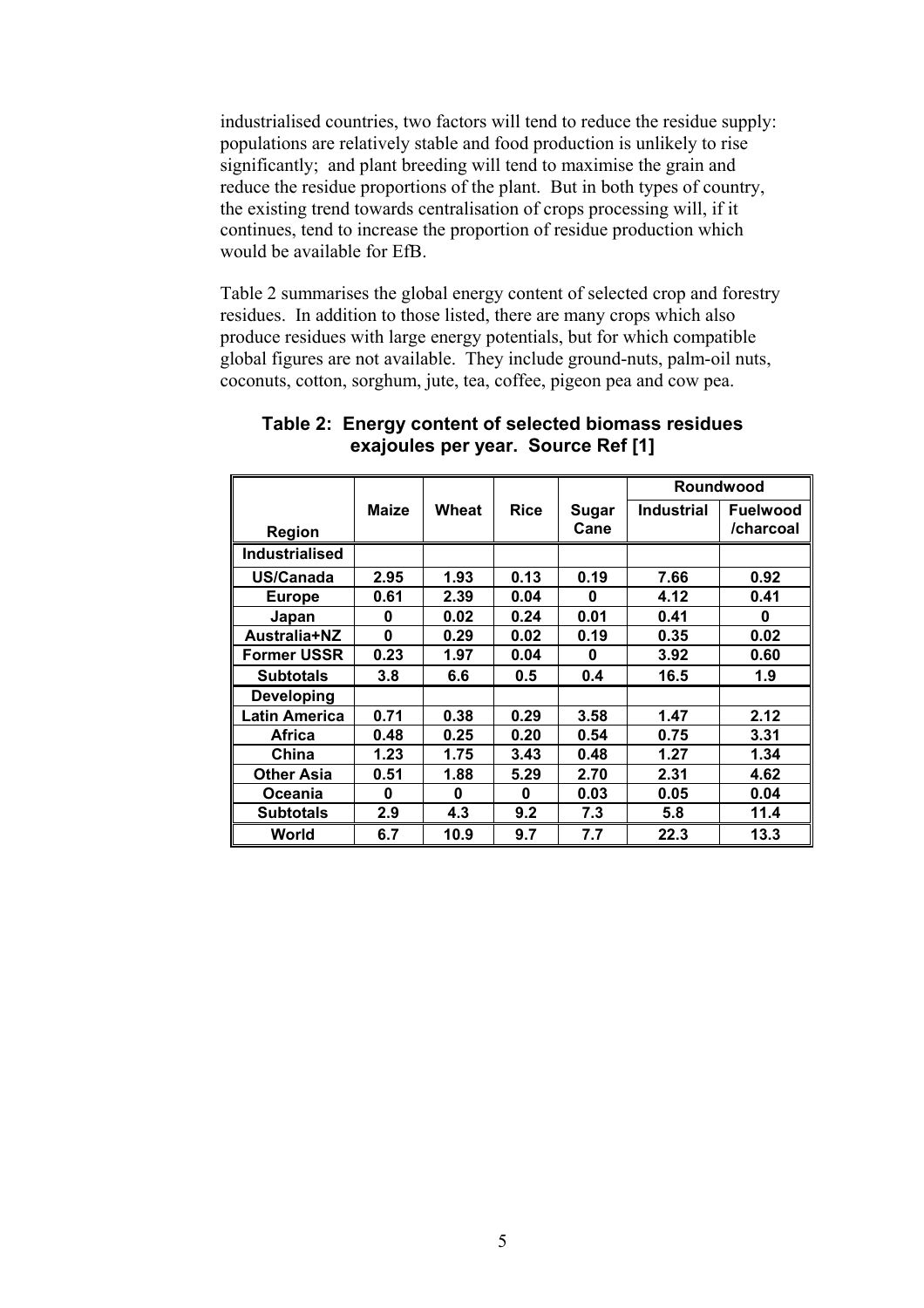The economically realistic and environmentally sustainable supply of residues for EfB is much lower than the potential shown in Table 2. Many residues, especially in-field residues, play an important role in maintaining the long term fertility, structure and stability of agricultural soils; their increasing removal for other uses in recent decades is thought to have been an important cause of the soil degradation now affecting large amounts of agricultural land throughout the world.

The maximum residue removal compatible with sustainability is highly crop, climate and site specific. In the US corn belt, residue removal rates averaging 35% have been calculated as the maximum possible if soil erosion is to be below the "soil-loss tolerance level", defined as "the maximum level of soil erosion that will permit a high level of crop productivity to be sustained economically and indefinitely". Conservation and non-till practices would increase this figure to 52% and 58% respectively [1].

The amount of residues available for EfB also depends on recovery and storage technologies. In the 1980s, on average, only 20% of US residues could actually be used because only 60% of the sustainably acceptable removal could be recovered with the technology available, and storage losses would average about 15%. However, collection and storage technologies are developing rapidly in response to changing needs, and this figure is likely to increase.

# **1.4 BIOMASS PLANTATIONS FOR ENERGY.**

#### **Introduction**

Energy plantations provide by far the largest long term global opportunities for gasification and generating equipment. But most of the existing 100 mn ha of industrial tree plantations are relatively slow-growing species for industrial markets such as paper pulp. Only about 6 mn ha are the fast growing non-coniferous (hardwood) trees best suited to EfB, although the success of those that do exist, particularly eucalypts in Brazil, with its strong tradition of wood plantations to supply raw materials and/or energy for the lumber, plywood, pulp and paper, and iron and steel industries, shows what will be possible in the future.

In temperate climates there is less experience, although the development of energy plantations is accelerating rapidly. There are over 0.8 mn ha of pulpwood eucalypts in Spain and Portugal; in Northern Europe there are about 15,000 ha of experimental short rotation crops (mainly willow) of which about 10,000 ha are in Sweden. The US has about 24,000 ha of hardwood plantations in the Pacific Northwest. The experimental work now being undertaken in these countries is providing the foundations for the rapid development and expansion of the EfB industry.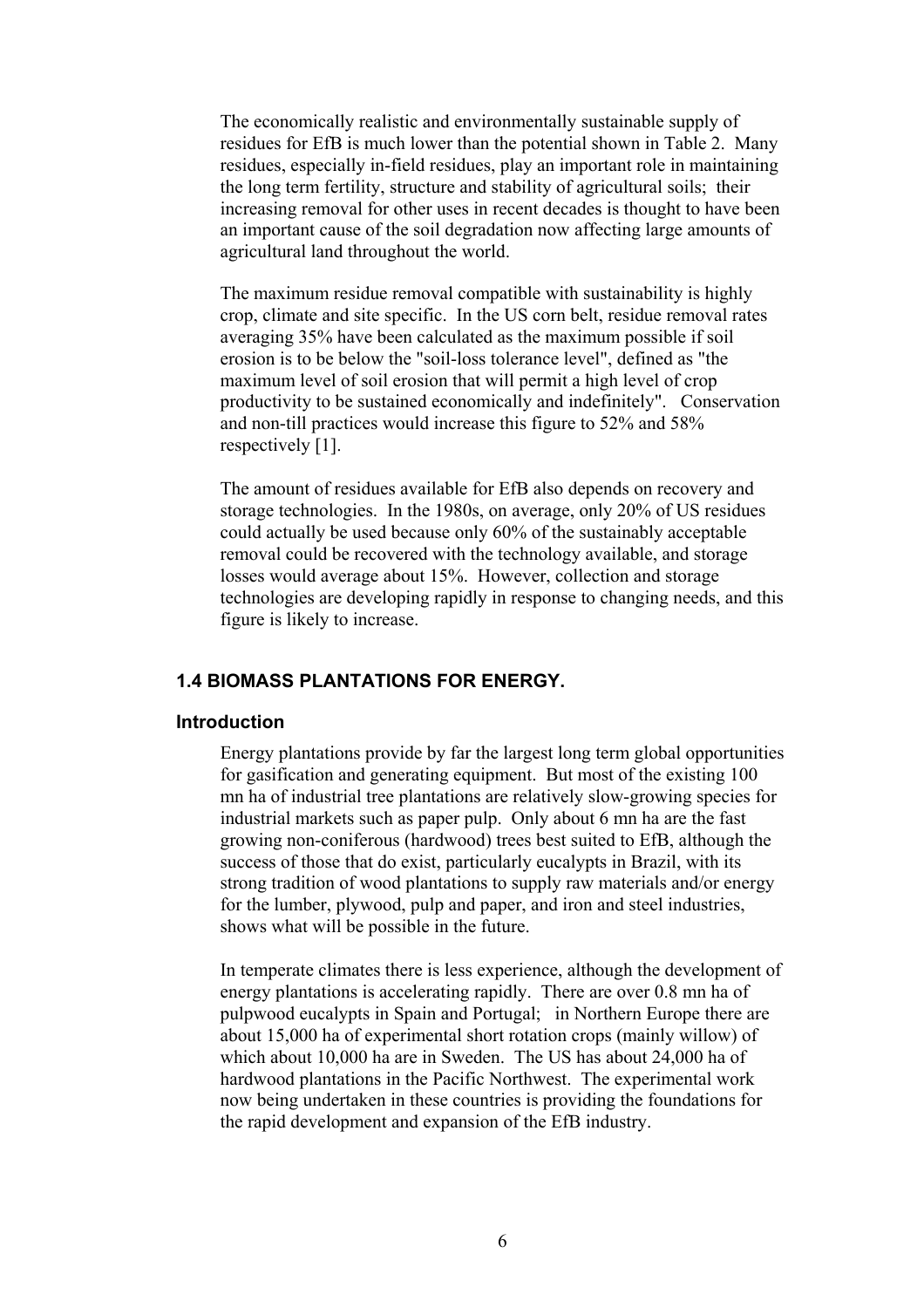Plantations for EfB will take two main forms: species with very high dry matter production, which would ideally be grown on good quality agricultural land - for example, set-aside land in Europe; and species capable of reasonably high dry matter production on marginal and degraded land. Examples of the former include short rotation tree  $(C_3)$ crops such as poplar and willow in temperate areas, harvested every 3-8 years, with replanting every 15-30 years; willow in colder Northern areas; and eucalypts in more Mediterranean and tropical areas. They also include herbaceous  $(C_4)$  thick stemmed (sweet sorghum, sugarcane) or thin stemmed grasses (switchgrass, miscanthus). Some, such as miscanthus, switch grass and cordgrasses are perennials, harvested every 6-12 months, and replanted perhaps every 10 years. Others, such as sweet sorghum, are annuals, planted and harvested each year. Annuals and perennials are more are more easily integrated into traditional farming systems, but have the disadvantage of higher agro-chemical and energy inputs and costs. Examples of species suitable for degraded lands include alders, black locust, birch, castanea sativa, platanus, nicotania [7].

#### **State of the Art**

A great deal of R & D is still needed to maximise yields, to provide appropriate on-farm techniques and machinery, and to integrate energy crops, particularly perennials and SRC, into existing agricultural systems dominated by annual food crops. However, the political, environmental and economic benefits of EfB have encouraged governments and international organisations such as the World Bank and the European Union to allocate increasing proportions of their energy R & D and project budgets to this area. The results can now be seen in the rapidly increasing literature on all aspects of energy crops and their conversion to electricity, in yield improvements, in the development of commercial planting and harvesting machinery, and in demonstration projects in several countries.

Estimates of yields from plantations are inevitably limited by the lack of data so far, and vary enormously according to species, soil conditions, climate, management, etc. One example is the sugar industry in Zimbabwe, where yields averaged 120 tonnes of harvested matter/ha/year at 50% moisture content in 1987; another is the grain crop yields in temperate climates, which include 7.5 and 7.0 tonnes of dry matter/ha/year for maize in the US and wheat in the UK respectively, in 1986-87. Inclusion of above-ground residues brings the biomass yields to about 14- 18 tdm/ha/year for both wheat and maize. These figures then need to be modified by assumptions about increasing productivity over time: in both of the grain examples, yields have more than tripled since the 1940 with intensive management and improved technology: further improvements of 2.0 and 2.5 times present yields are expected for maize and rice respectively, in the US, for 2030 over 1982.

Although such improvements have not yet appeared in plantation-based biomass energy systems, hybrid poplar yields of 43 tdm/ha/year have been achieved in experiments in the US Pacific Northwest, and eucalyptus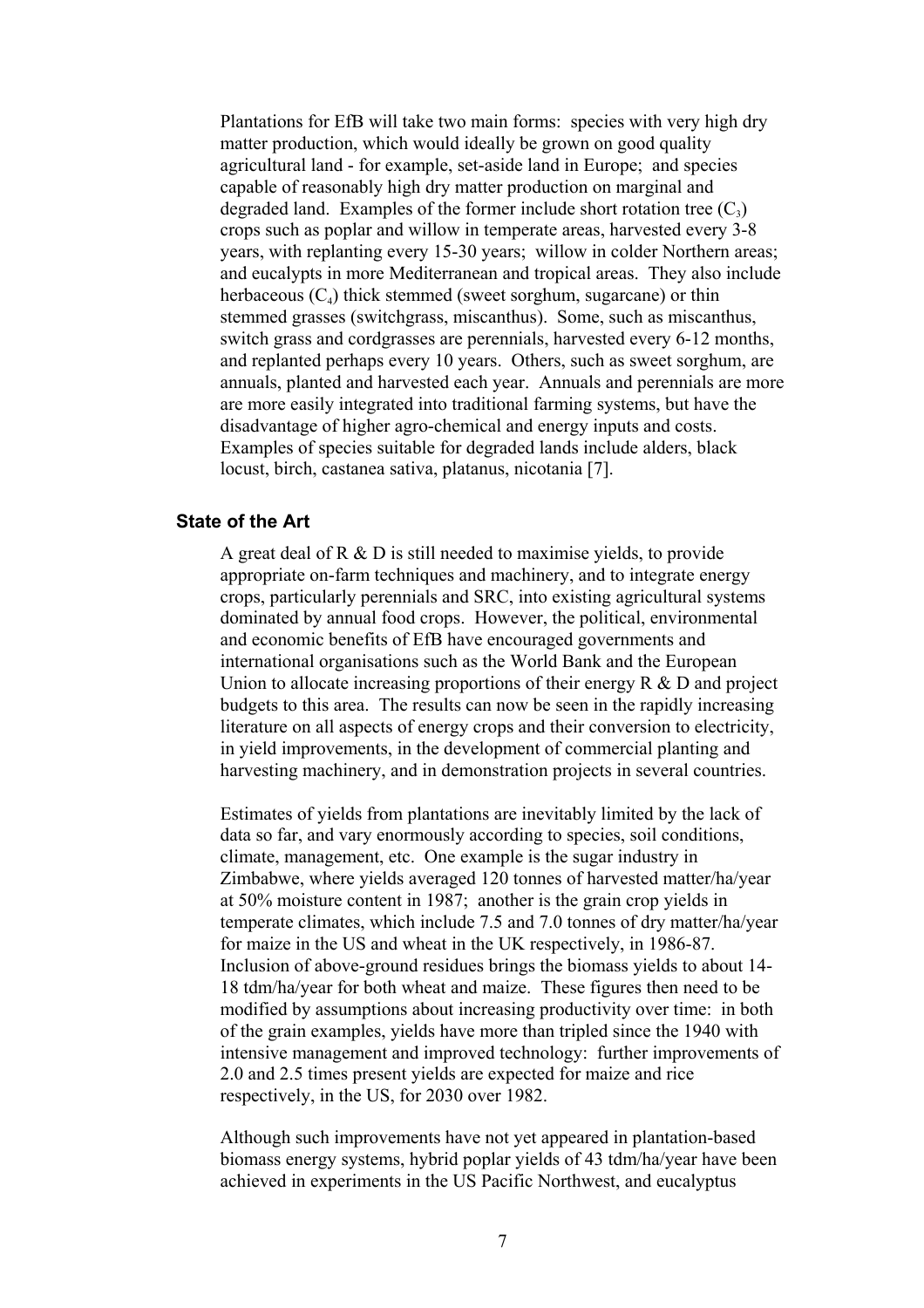yields of 39 tdm/ha/year have been achieved in trials in Brazil. These compare with existing yields in tdm/ha/year which include 10-15 for poplar and willow in temperate zones, 12-30 for miscanthus, 8 for switchgrass, 2- 20 for cordgrasses, and 13-25 for sweet sorghum. It is generally assumed that with sufficient  $R \& D$  inputs, particularly species breeding and selection, maximising characteristics such as water and nutrient utilisation efficiency, and in-field processes and harvesting techniques, long term yield increases will parallel those achieved in grain crops in industrialised countries over the past 50 years; production costs are expected to fall in parallel. The goal of the EU biomass programme, for example, is to reach an average yield of 12 tdm/ha/year in the next century, with much higher yields on high grade land and lower yields on marginal/degraded land.

# **1.5 THE LAND AVAILABLE FOR ENERGY PLANTATIONS**

#### **Agricultural land.**

The amount of land available for energy plantations varies both within and between industrialised and developing countries. There are two main categories: surplus agricultural land, and marginal or degraded lands. In the short term, the surplus agricultural land will be available mainly in OECD countries, where the growth of agricultural productivity over the past 50 years, combined with stable or only slowly growing populations, is rapidly reducing the amount of land needed for food production. Although there are still many institutional and economic constraints on the conversion of this land to energy plantations, they are being overcome by environmental and agro-political pressures.

Both the US and Europe provide examples of policies to encourage conversion of agricultural land to energy crops. In the US, 4.5-31 mn ha/year of productive cropland were made idle during the 1980s, and this is expected to rise to 60 mn ha/year by 2010-2020. In the European Union, 15% of arable land is already available for set-aside, the system of payments to farmers if land is removed from conventional food production, and this is expected to rise to 15-20 mn ha by 2000, and to at least 40 mn ha into the next century [8]. Indeed, EU-12 food production could take place on as little as 20-60% of current utilised area under certain high intensity agricultural scenarios [9].

#### **Marginal and degraded land.**

About 50% of global arable land (700-1000 mn ha) are degraded but are still under agricultural production, or have been withdrawn from agriculture because of erosion, salination, rising water tables, contamination, overgrazing or deforestation. SRC plantations would be ideal for some of these lands because they could help to mitigate many of these problems. As an example of policy to encourage this, the US 1985 Food Security Act included provisions for establishment of wood energy crops, and its Conservation Reserve Programme set a target 16 mn ha of highly erodible land for long-term retirement from food crop production.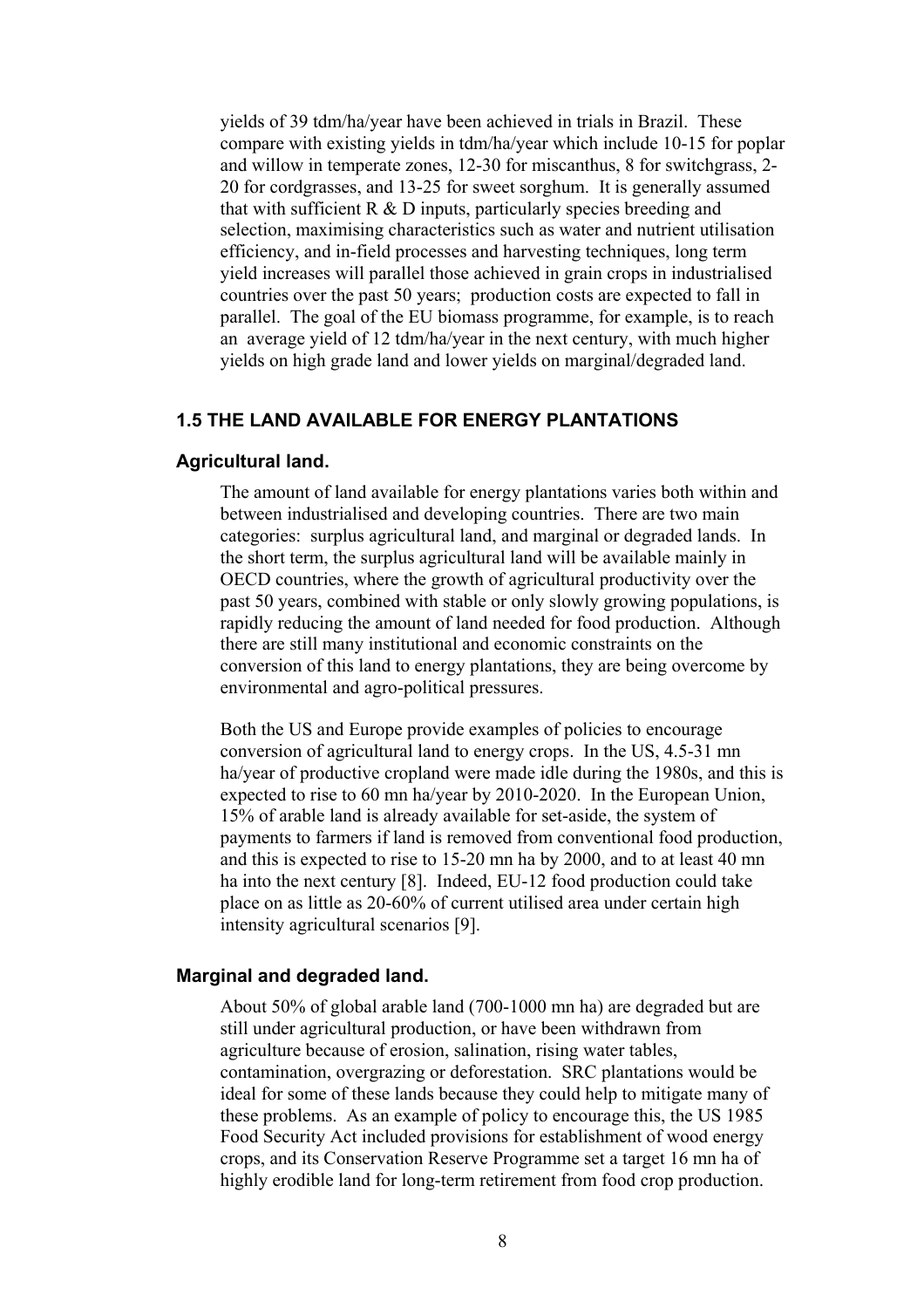Development of drought resistant or tolerant species would greatly increase this total. 18 mn acres of SRC for EfB in this context is an "optimistic but not unreasonable" target in the US. EfB could also help to remedy the problems of the similar quantity of US land that is so wet that it is liable to contribute to surface and groundwater pollution when used for ordinary agriculture [3].

To exploit this land base and revitalise US agriculture, a Task Force Report requested by the Secretary of Agriculture (New Farm and Forest Products Task Force, 1987) proposed a national goal of "developing and commercialising within 25 years, an array of new farm and forest products, utilising at least 60 mn ha of productive capacity, to meet market needs representing net new demand for agriculture and forestry production". SRC would appear to be such a "new product". To put these large figures in context, there are now about 25 mn ha under soybeans, from almost zero in first half of this century [10].

The potential in many developing countries is very different: an estimated 50% more land will be needed for food over the next 30 years, and although there will be a surplus of potential agricultural land in Latin America and Africa of about 1.6 billion ha in 2025, Asia (excluding China) may have a deficit of about 0.05 billion ha [1], and here there could well be conflicts between food and fuel production. However, these can be reduced by linking energy production more closely with the energy needs of agriculture and the agricultural processing industry, and with rural development programmes.

Estimating the land available globally is obviously extremely difficult: the estimates used in this report are derived from the present global land use patterns summarised in Table 3, and the present and potential crop land for developing countries in Table 4. The prospects for plantation lands in developing countries are then summarised in Table 5, which shows the potential excess agricultural land, and takes 10% of crop plus permanent pasture and forests and woodlands, together with degraded lands and 20% of desertified drylands [1].

#### **1.6 THE GLOBAL TOTAL**

Table 2 summarises the total global energy content of selected crop and forestry residues. However the sustainable supply of residue energy is below the totals of Table 2 because the sustainably usable proportion is well below 100% of the total supply. Columns 2 and 3 of Table 6 summarise the sustainable energy available from residues, assuming the following sustainably recoverable proportions: sugar-cane - 100% of the bagasse and 25% of leaves and tops; logging residues - 25%; mill and manufacturing residues - 75%; other crop residues - 25%. Column 4 shows that the global potential sustainable biomass supply from residues is about 26 exajoules, or about 7.5% of world commercial energy use.

### **Table 3: Present land use patterns**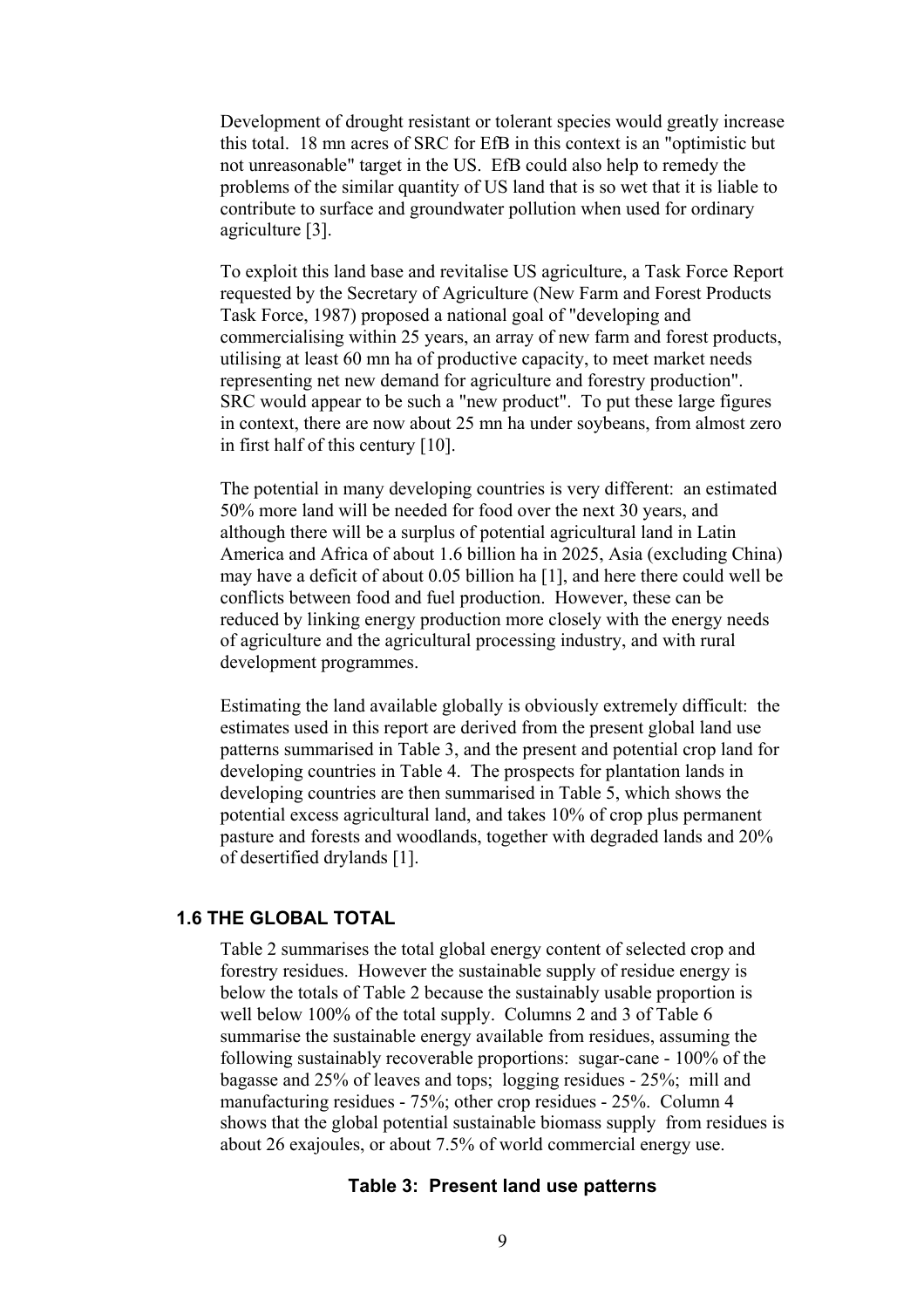| <b>Region</b>         |        |              | <b>Land use</b><br>million hectares |         |             |         | Land use per capita<br>hectares |         |
|-----------------------|--------|--------------|-------------------------------------|---------|-------------|---------|---------------------------------|---------|
|                       | T      | $\mathbf{I}$ | Ш                                   | IV      | V           | VI      | VII                             | VIII    |
|                       | Total  | Forests      | Crop-                               | Perm.   | $II+III+IV$ | Forests | Crop-                           | Perm.   |
|                       | land   | &            | land                                | pasture |             | &       | land                            | pasture |
|                       |        | wood-        |                                     |         |             | wood-   |                                 |         |
|                       |        | lands        |                                     |         |             | lands   |                                 |         |
| <b>Industrialised</b> |        |              |                                     |         |             |         |                                 |         |
| US/Canada             | 1,839  | 650          | 236                                 | 274     | 1,160       | 2.36    | 0.86                            | 0.99    |
| Europe                | 473    | 157          | 140                                 | 83      | 380         | 0.32    | 0.28                            | 0.17    |
| Japan                 | 38     | 25           | 5                                   |         | 31          | 0.20    | 0.04                            | 0.01    |
| Australia+NZ          | 789    | 113          | 48                                  | 436     | 597         | 5.55    | 2.37                            | 21.41   |
| Former USSR           | 2,227  | 945          | 232                                 | 372     | 1,549       | 3.27    | 0.80                            | 1.29    |
| Subtotals             | 5,366  | 1,8901       | 661                                 | 1,166   | 3,717       | 1.57    | 0.55                            | 0.97    |
| <b>Developing</b>     |        |              |                                     |         |             |         |                                 |         |
| Latin America         | 2,052  | 961          | 180                                 | 573     | 1,714       | 2.14    | 0.40                            | 1.28    |
| Africa                | 2,964  | 686          | 186                                 | 891     | 1,763       | 1.07    | 0.29                            | 1.39    |
| China                 | 933    | 127          | 97                                  | 319     | 543         | 0.11    | 0.09                            | 0.28    |
| Other Asia            | 1,761  | 387          | 353                                 | 374     | 1,114       | 0.21    | 0.19                            | 0.20    |
| Oceania               | 54     | 44           |                                     |         | 46          | 7.07    | 0.16                            | 0.16    |
| Subtotals             | 7,764  | 2,205        | 817                                 | 2,158   | 5,180       | 0.54    | 0.20                            | 0.53    |
| World                 | 13,129 | 4,095        | 1,478                               | 3,323   | 8,897       | 0.77    | 0.28                            | 0.63    |

**Source: Adapted from [1]** 

| Table 4: Present and potential cropland for 91 developing |
|-----------------------------------------------------------|
| countries                                                 |
| million hectares                                          |

|                    | <b>Potential cropland</b> |                 |                       |                  |                           |                 |               |              |
|--------------------|---------------------------|-----------------|-----------------------|------------------|---------------------------|-----------------|---------------|--------------|
|                    | Present<br>cropland       | Low<br>rainfall | Uncertain<br>rainfall | Good<br>rainfall | <b>Natural</b><br>flooded | Problem<br>land | <b>Desert</b> | <b>Total</b> |
| Central<br>America | 37.6                      | 2.2             | 13.3                  | 18.5             | 5.7                       | 31.4            | 3.5           | 74.6         |
| South<br>America   | 141.6                     | 26.0            | 37.5                  | 150.3            | 105.7                     | 492.7           | 2.8           | 815.0        |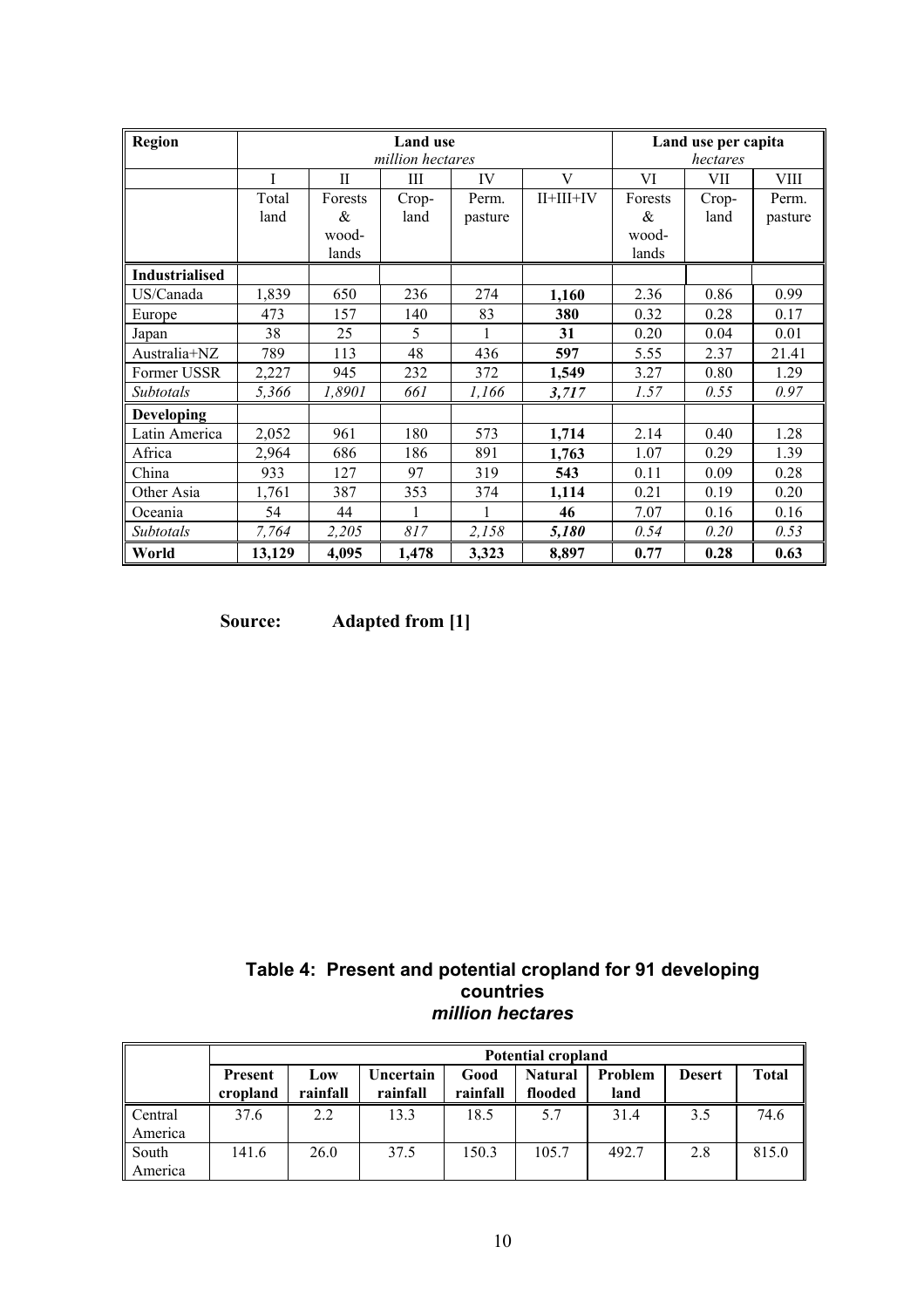| Africa             | 178.8 | 73.4  | 96.8  | 149.3 | 71.3  | 358.1 | 3.8  | 752.7   |
|--------------------|-------|-------|-------|-------|-------|-------|------|---------|
| Asia<br>(ex.China) | 348.3 | 59.8  | 67.0  | 67.4  | 80.5  | 117.6 | 20.3 | 412.5   |
| Total              | 706.3 | 161.4 | 214.7 | 385.5 | 263.1 | 999.7 | 30.4 | 2,054.9 |

### **Source: Adapted from [1]**

# **Table 5: The prospects for plantations in developing regions**  *million hectares*

|                |                     | <b>Cropland measures</b> |                                 | <b>Alternative measures of land</b><br>areas potentially available for<br>plantations |                                                                                |                                                                    |
|----------------|---------------------|--------------------------|---------------------------------|---------------------------------------------------------------------------------------|--------------------------------------------------------------------------------|--------------------------------------------------------------------|
|                | Present<br>cropland | Potential<br>cropland    | Cropland<br>required<br>in 2025 | Excess<br>potential<br>cropland<br>in 2025                                            | $10\%$ of<br>cropland<br>$+$ perm.<br>$pasture +$<br>forests $\&$<br>woodlands | Degraded<br>lands<br>suitable for<br>reforestation<br>(see note 1) |
| Latin America  | 179.2               | 889.6                    | 269                             | 621                                                                                   | 171                                                                            | $156(+32)$                                                         |
| Africa         | 178.8               | 752.7                    | 268                             | 484                                                                                   | 176                                                                            | $101(+148)$                                                        |
| Asia(ex.China) | 348.3               | 412.5                    | 522                             | $-110$                                                                                | 111                                                                            | $169(+150)$                                                        |
| <b>Total</b>   | 706.3               | 2,054.9                  | 1,059                           | 995                                                                                   | 458                                                                            | $426(+330)$                                                        |

Note 1: The figure in brackets gives one fifth of the area of desertified dry lands, which is the fraction of these lands considered suitable for re-forestation

### **Source: Adapted from [1]**

To the residue totals must be added the biomass energy available from plantations. Estimates for sustainable plantation energy production are derived from Table 3, which estimates present global land use patterns; from Table 4, which estimates the present and potential cropland in 91 developing countries; and from Table 5, which provides a forecast of the prospects for plantations in developing countries.

Using the land areas derived from these Tables, column 5 of Table 6 provides an estimate of the sustainably and economically available supply of biomass energy from plantations, assuming an overall yield of 15 tdm/ha/year, and that plantations will cover 10% of the total land now in forests, woodlands, cropland and permanent pasture (shown in Table 5) [1]. These figures are neither optimistic not pessimistic - they are extrapolated from experience and present understanding on the assumption that society will support the research and development necessary, and that hundreds of millions of hectares of plantations will be established over the next few decades.

Column 6 of Table 6 shows the total sustainable energy available, including plantations: the global total is about 293 exajoules/year, over 90% of present commercial energy use. The proportion of present energy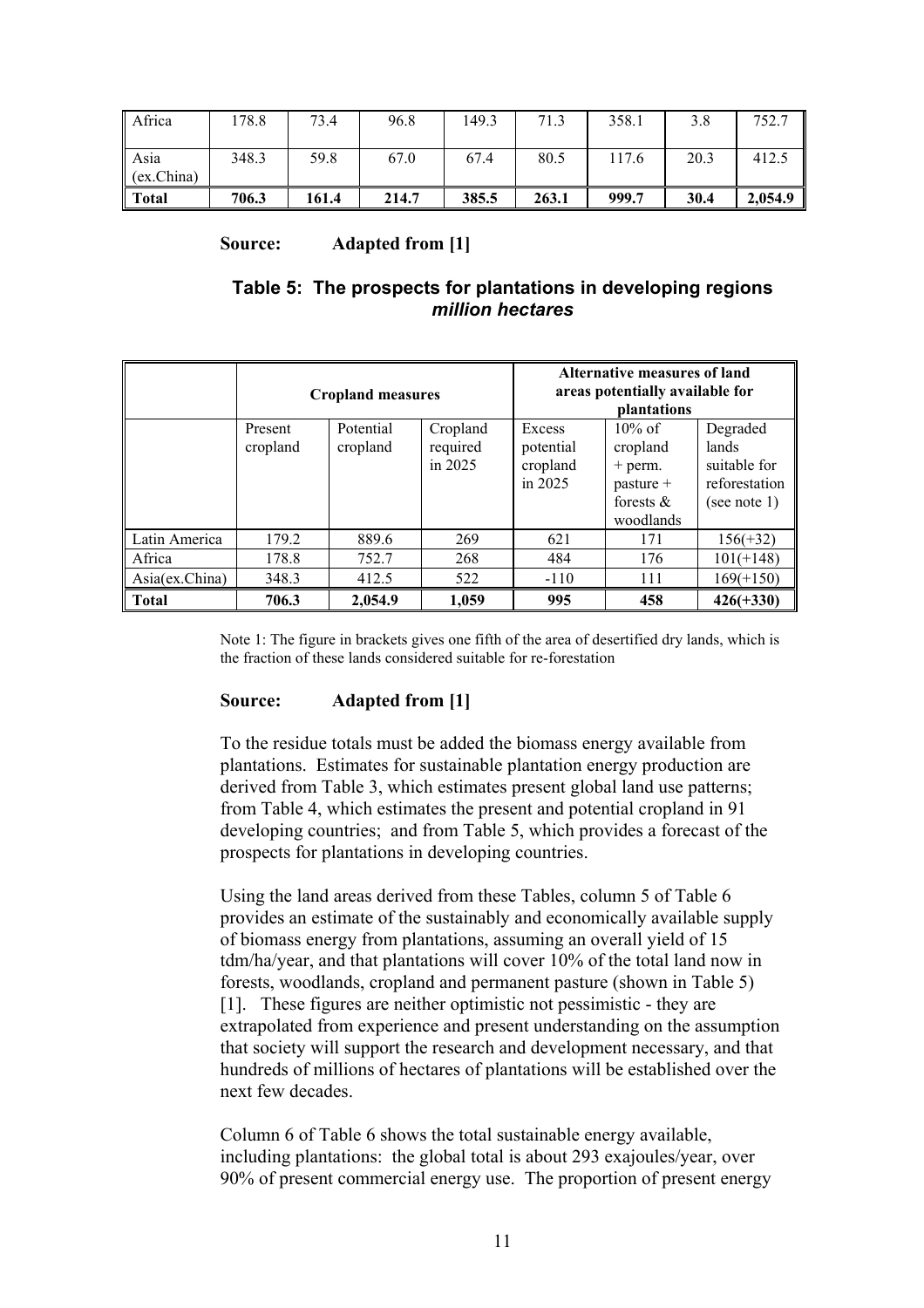supply accounted for by the biomass energy resource is much higher in developing (17.7%) than in industrialised countries (5.1%).

| Table 6:         | Potential Sustainable Global Supplies of Biomass for Energy |  |  |
|------------------|-------------------------------------------------------------|--|--|
| (exajoules/year) |                                                             |  |  |

|                       | <b>Sustainable Recoverable Residues</b> |                          |                          | <b>Biomass</b><br>plantations | Grand<br><b>Totals</b> |
|-----------------------|-----------------------------------------|--------------------------|--------------------------|-------------------------------|------------------------|
|                       | Crop                                    | Forest                   | <b>Total</b>             |                               |                        |
| <b>Industrialised</b> |                                         |                          |                          |                               |                        |
| US/Canada             | 1.7                                     | 3.8                      | 5.5                      | 34.8                          | 40.3                   |
| Europe                | 1.3                                     | 2.0                      | 3.3                      | 11.4                          | 14.7                   |
| Japan                 | 0.1                                     | 0.2                      | 0.3                      | 0.9                           | 1.2                    |
| Australia + $NZ$      | 0.3                                     | 0.2                      | 0.5                      | 17.9                          | 18.4                   |
| Former USSR           | 0.9                                     | 2.0                      | 2.9                      | 46.5                          | 49.4                   |
| <b>Subtotals</b>      | 4.3                                     | 8.1                      | 12.5                     | 111.5                         | 124.0                  |
| <b>Developing</b>     |                                         |                          |                          |                               |                        |
| Latin America         | 2.4                                     | 1.2                      | 3.6                      | 51.4                          | 55.0                   |
| Africa                | 0.7                                     | 1.2                      | 1.9                      | 52.9                          | 54.8                   |
| China                 | 1.9                                     | 0.9                      | 2.8                      | 16.3                          | 19.1                   |
| Other Asia            | 3.2                                     | 2.2                      | 5.4                      | 33.4                          | 38.8                   |
| Oceania               | -                                       | $\overline{\phantom{a}}$ | $\overline{\phantom{0}}$ | 1.4                           | 1.4                    |
| <b>Subtotals</b>      | 8.2                                     | 5.5                      | 13.7                     | 155.4                         | 169.1                  |
| World                 | 12.5                                    | 13.6                     | 26.2                     | 266.9                         | 293.3                  |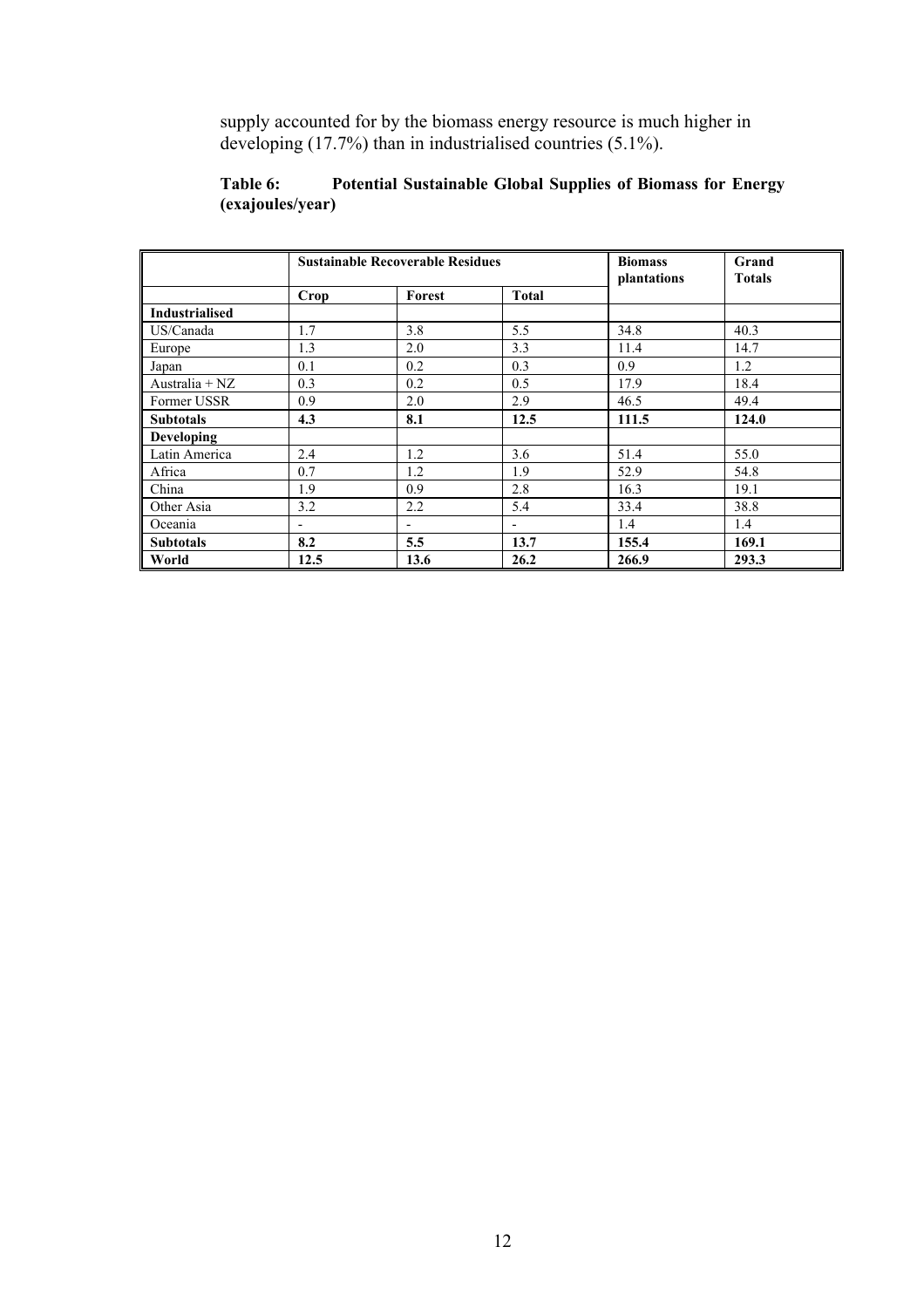#### **SECTION 2. FUTURE PROJECTIONS**

The long-term projections presented here are based on global electricity demand and biomass fuel supply scenarios. This section considers the long-term opportunities for Electricity from Biomass under two possible future scenarios - a continuation of existing policies and a more radical approach to address global warming and land rehabilitation. The potential biomass resources under both of these scenarios are estimated. The forecasts in the section are based on those developed by Williams and Larsen in Ref [11].

This section also looks at the different sizes of plant likely to be needed in different sectors of the industry, stresses the important role of entrepreneurs in long-term development of the markets and assesses the geographical priorities for those companies seeking to enter the EfB market.

The message of this section is clear - provided that the more environmentally conscious energy and land use policies now being formulated globally are followed through, the potential market for a range of plant sizes from 100kW<sub>e</sub> to 50 MWe and above is very large indeed.

# **2.1 ELECTRICITY DEMAND FORECASTS**

The forecasts of electricity consumption used for this report were prepared by the Response Strategies Working Group of the Intergovernmental Panel on Climatic Change and based on 4 demand scenarios, developed to show the effects of different energy and energy-related policies on global  $CO<sub>2</sub>$ emissions. These are explained more fully in Box 1.

For the purposes of this report demand is assumed to develop according to the Accelerated Policies Scenario. This scenario assumes high economic growth and the adoption of policies that will stimulate the adoption of energy-efficient technologies without restricting economic growth.

What is clear from these forecasts is that electricity demand will at least triple regardless of environmental controls. This growth will be so strong that the take up of EfB is likely to be completely dependent upon the price and availability of the fuel resource.

# **2.2 FUEL SUPPLY - THE ECONOMICALLY AVAILABLE SUPPLIES OF BIOMASS FOR EFB**

To estimate the future market for biomass power plant two fuel supply scenarios have been developed. The first represents a policy stance heavily biased towards renewables which will lead to the extensive use of biomass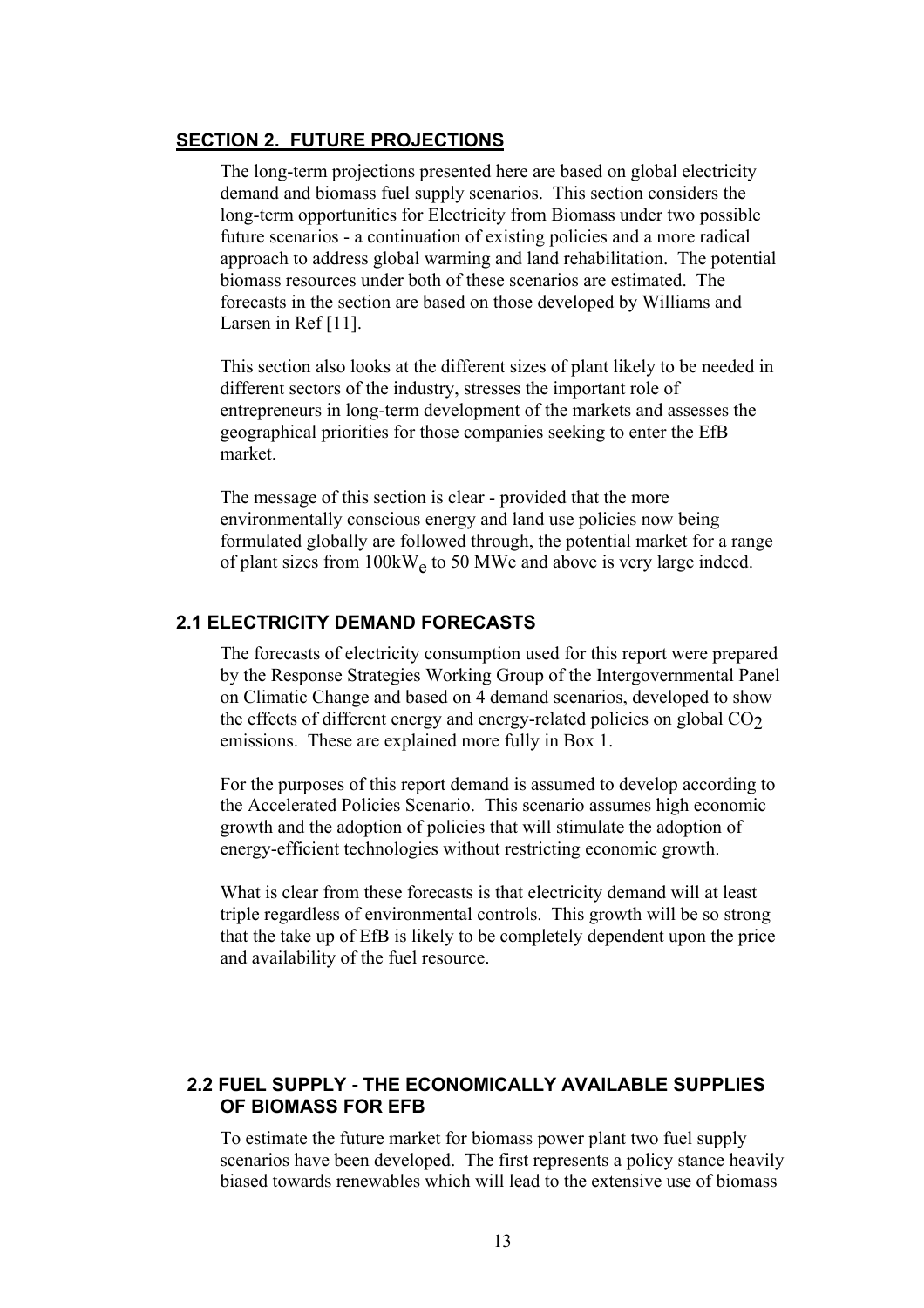residues and the establishment of energy plantations. The second is a more conservative approach that assumes less ambitious measures based on an extension of current policies.

### **The Renewable Intensive Global Energy Scenario**

The Renewable Intensive Global Energy Scenario (RIGES), was designed to satisfy the energy demands of the Accelerated Policies scenario whilst maximising the economic contribution from renewable energy sources, The policies in this scenario will help to ensure that biomass is competitive in terms of cost, availability, reliability and operability with both conventional and non-conventional power systems. The Accelerated Policies scenario also shows the lowest electricity consumption overall of the four scenarios developed by the Intergovernmental Panel on Climatic Change. The type of policies required to implement this scenario are detailed in Box 2.

Although it is too early to be able to cite actual examples of projects under the Renewables-Intensive Global Energy Scenario, important developments such as the emerging Chinese policy of massive reforestation, which could easily be adapted to use biomass energy plantations, show that its forecasts are firmly based on world trends. In many other Asian countries, particularly India, similar developments are under discussion in conjunction with the creation of Rural Energy Centres. In these Centres, the production of both heat and power is to be integrated with existing agricultural and forestry systems and with regeneration of degraded, saline and contaminated land.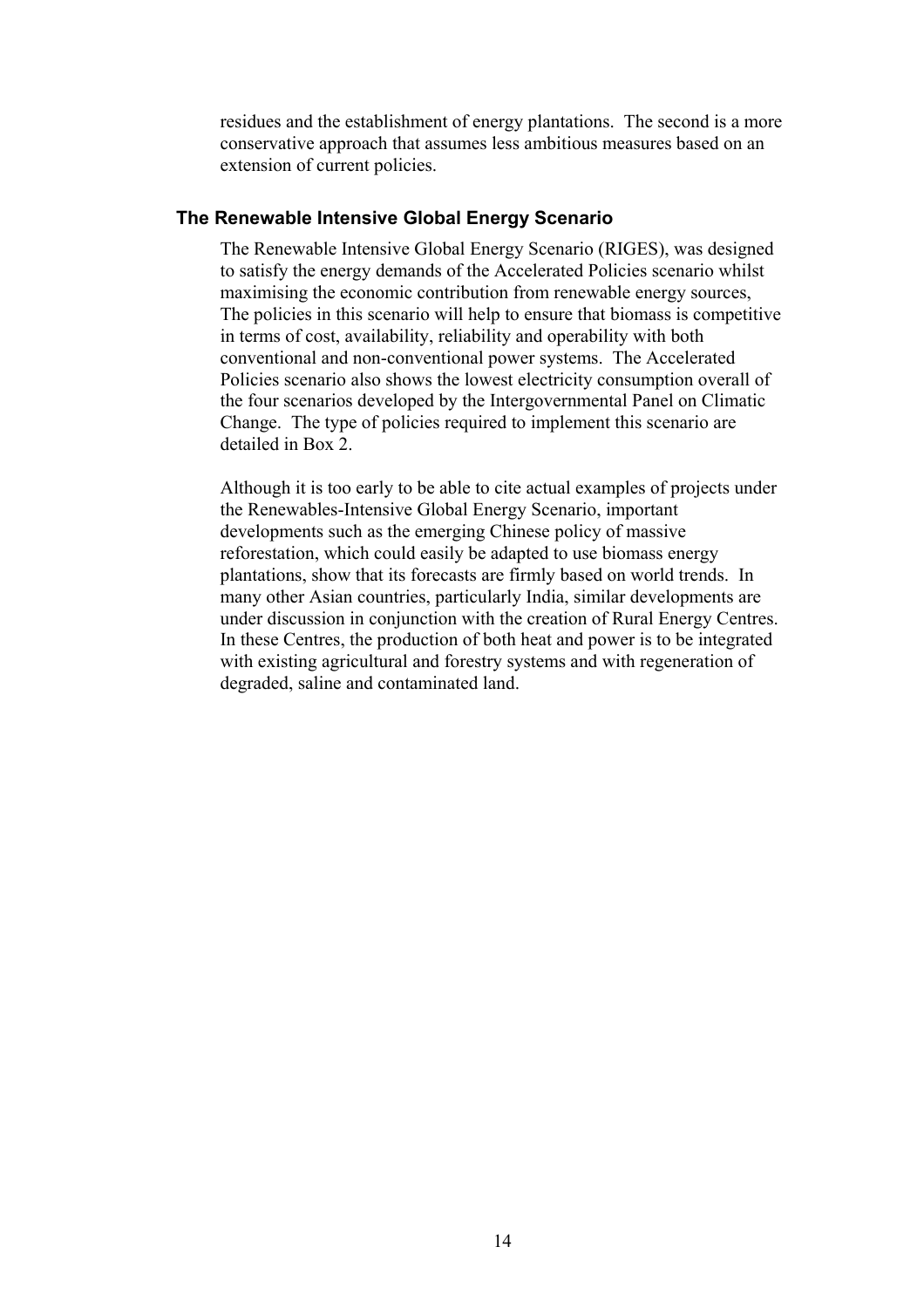# **BOX 1 - FUTURE ELECTRICITY DEMAND**

As an aid to policy, the Intergovernmental Panel on Climatic Change made a forecast of how the global demand for electricity might develop and what effect measures to reduce carbon dioxide emissions, the main cause of global warming, might have on consumption. A summary of this forecast is given below.

#### **General Assumptions**

**In OECD countries,** energy demand is rising slowly, with slow population rises, slow economic growth, increasing energy efficiency and a shift to less energy-intensive industry. But demand for electricity continues to grow more rapidly, as consumers shift to more convenient forms of energy.

**In the newly industrialising countries,** both energy and electricity demands are rising rapidly with increases in the population and in industrialisation. Indeed, in some areas, economic growth is constrained by limited power supplies.

**In developing countries,** there is rising demand, but growth in supply is constrained by lack of money for investment and poor investment decisions.

**In CIS countries,** short term demand is static or even falling because of recent political events, but economic recovery will bring increased demand. This will be constrained at first by improvements in energy efficiency.

### **Policy Scenarios**

**The High Emissions scenario,** which assumes a moderate rate of energy efficiency improvement, a fossil fuel intensive energy supply with strong emphasis on coal, and a concentration of total greenhouse gases in the atmosphere which will be double the preindustrial level by the year 2030.

**The Low Emissions scenario,** which assumes a high rate of energy efficiency improvement, an emphasis on natural gas, and a concentration of total greenhouse gases in the atmosphere reaching double the pre-industrial level by 2060.

**The Control Policies scenario,** which assumes a high rate of energy efficiency improvement, an emphasis on natural gas, and a concentration of total greenhouse gases in the atmosphere reaching double the pre-industrial level by 2060.

**The Accelerated Policies scenario,** which assumes a high rate of energy efficiency improvement, an emphasis on non-fossil (solar and nuclear) technologies in the first half of the 21st century, and a concentration of total greenhouse gases kept below a doubling of pre-industrial levels throughout the 21st century.

# **The Effects on Electricity Consumption**

|      | High             | Low              | <b>Control</b>  | <b>Accelerated</b> |
|------|------------------|------------------|-----------------|--------------------|
|      | <b>Emissions</b> | <b>Emissions</b> | <b>Policies</b> | <b>Policies</b>    |
| 1985 | 8432             | 8432             | 8432            | 8432               |
| 2000 | 14833            | 12500            | 12444           | 12139              |
| 2025 | 29472            | 19694            | 19889           | 19861              |
| 2050 | 49861            | 30583            | 31639           | 30750              |

### **IPCC global electricity consumption scenarios (TWh/yr)**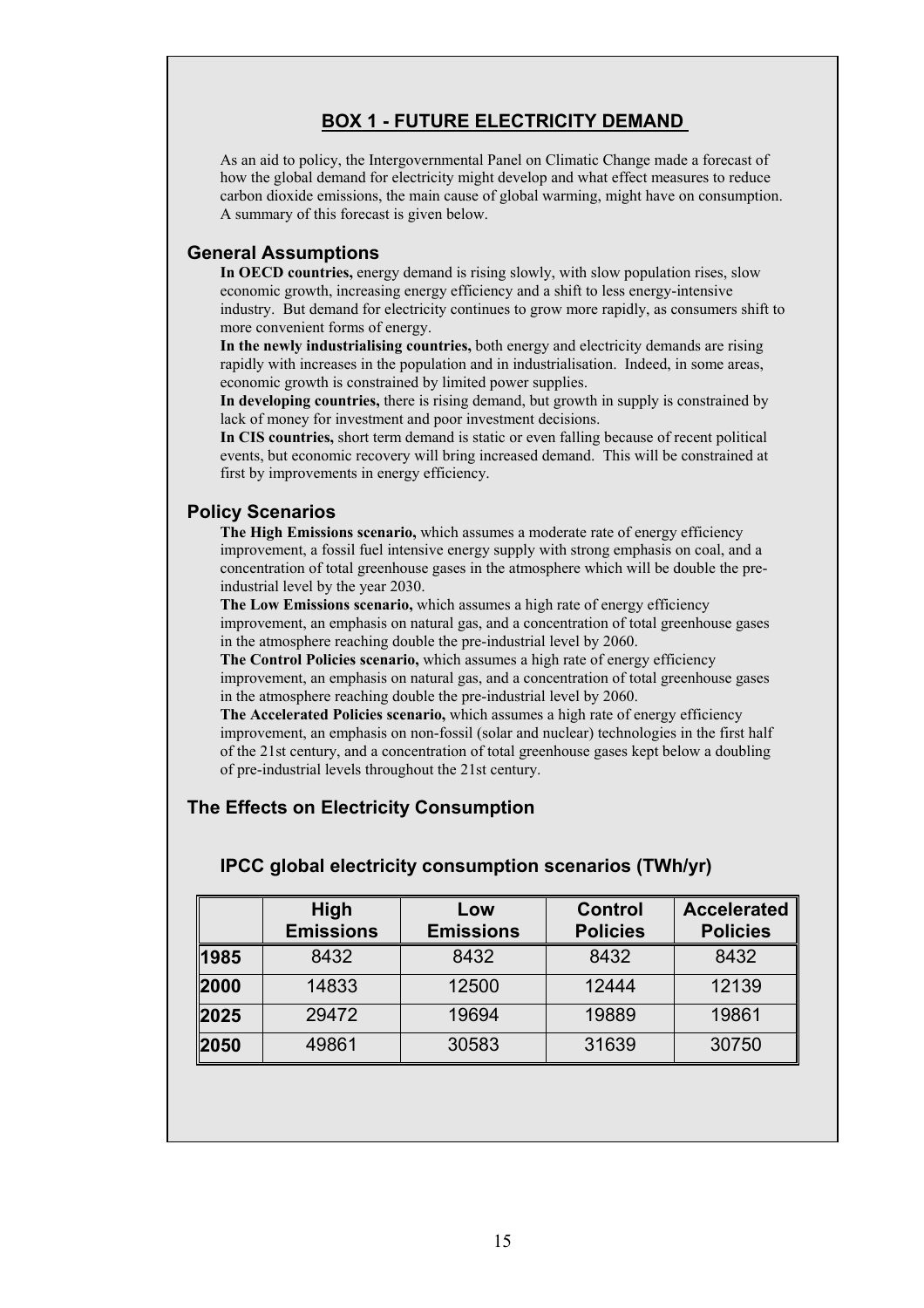# **The Existing Policies Scenario**

This scenario was derived by taking the biomass resource used for the Renewables-Intensive Global Energy scenario and limiting it to what seems realistic given no radical changes to policies already in train in several crucial regions of the world. Under these conditions it is assumed that only those residues and plantation crops which show the lowest risks and highest returns will be used for EfB. These are estimated as:

- 80% of the sugar cane and kraft pulp residues in Latin America, South and East Asia, Japan, Australia and New Zealand, the US and OECD Europe all of which have the necessary infrastructure and political commitment, but only 10% in Africa because of its political instability and lack of infrastructure;
- for other residues, 5% of the potential in Africa, 10% in Centrally Planned Europe, and 40% in the remaining countries;
- for plantations, 50% of the US and OECD Europe potential, 20% for Latin America, 10% for Centrally Planned Asia and Centrally Planned Europe, and 5% for Africa.

# **2.3 FORECASTS BY REGION**

Table 6 in Section 1 showed the potential, sustainable global supplies of biomass, not taking into account economic considerations. Table 7 below gives a forecast of electricity production from solid biomass from sustainably **and economically** available residues and plantations under the Existing Policies scenario and under the Renewables-Intensive Global Energy Scenario for the years 2025 and 2050. These projections are based on figures derived for the RIGES for biomass energy supplies (modified on the assumptions about proportions which will actually be used are listed in section 1) and for electricity from biomass by region (See Appendix 1 Tables 12, 13 and 14).

Table 7 shows that

- the potential market for power from biomass under the Existing Policies scenario is 207 gigawatts.
- the potential market for power from biomass under the Renewables-Intensive scenario is 455 gigawatts in 2025 and 687 gigawatts in 2050. This is equivalent to 9200 50 MWe plants by 2025 and 13700 by 2050.

These figure do not include residues from pulses, fruits and berries, oil crops, tree nuts, coffee, cocoa and tea and tobacco and fibre crops for which no suitable figures are available. Several of these, especially oil crops such as palm oil, coffee and tea, have large amounts of residue or are moving into biomass fuel production. These could offer an additional 5% capacity.

# **BOX 2 - THE RENEWABLE INTENSIVE GLOBAL ENERGY SCENARIO (RIGES)**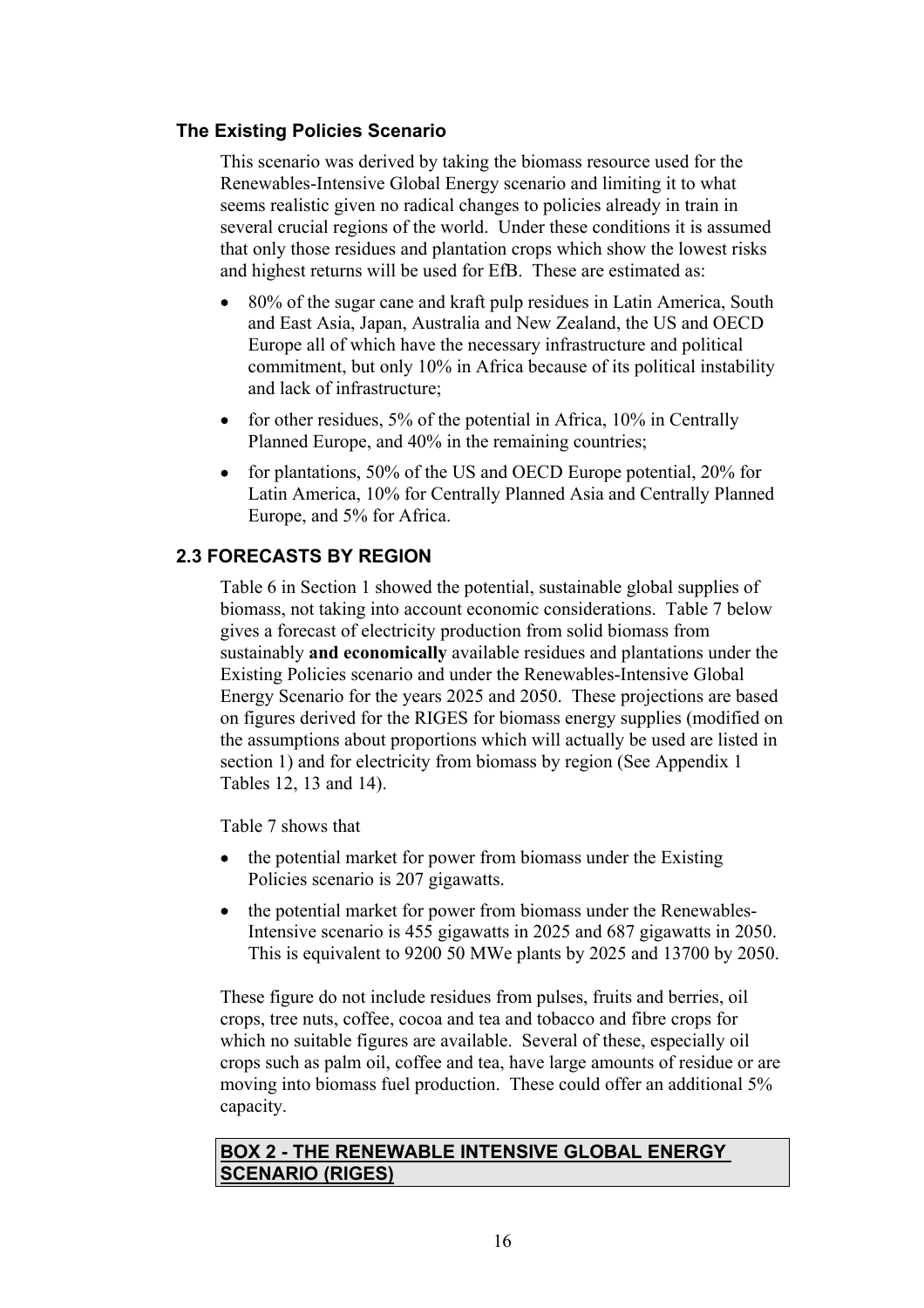#### *A means of achieving the policy objectives of the Accelerated Policies scenario without constraining economic growth*

The Renewables-Intensive Global Energy Scenario assumes the large-scale global development of EfB and includes all the EfB listed in Table 4. It requires a radical, global extension of present policies to very large-scale reforestation and conversion of large areas of degraded marginal land to energy plantations. To achieve this, a number of policy interventions must take place. These are:

- The elimination of subsidies on fossil and nuclear energy, or, if this is not possible for political reasons, equal treatment for the renewables.
- The introduction into investment decisions of a full social cost evaluation of energy systems which includes the environmental and other external costs imposed upon society but not reflected in energy market prices.
- Government support for the research, development and demonstration of renewable energy systems, in co-operation with the private sector, to exploit the technical potential of biomass gasification.
- Government regulation of power utilities to ensure adequate incorporation of renewables in their investment plans, including equitable treatment of independent generators. Such regulation will need to be incorporated into the conditions of the privatisation process now changing the structures of many national electricity supply industries.
- Integration of agricultural, environmental and energy policy to ensure the development of EfB.
- The creation and/or strengthening of national and international bodies responsible for the research, development and promotion of renewable energy technologies and the implementation and assessment of renewable energy schemes.

Although only a small proportion of these policy interventions are as yet taking place, and then only in a few countries, this scenario is not unrealistic given the current EfB developments already planned or taking place.

Table 8 shows the total potential for EfB both as total capacity and as a proportion of the total electricity demand as forecast under the Accelerated Policies scenario. The average of 18% is exceeded by a wide margin in many parts of the world, such as Latin America, but less will be possible in others.

# **Table 8: Electricity from biomass by region. Adapted from Ref [14].**

| Sugar cane   | Other        | ™otal        | As fraction of |
|--------------|--------------|--------------|----------------|
| TWh per year | TWh per year | TWh per year | electricity    |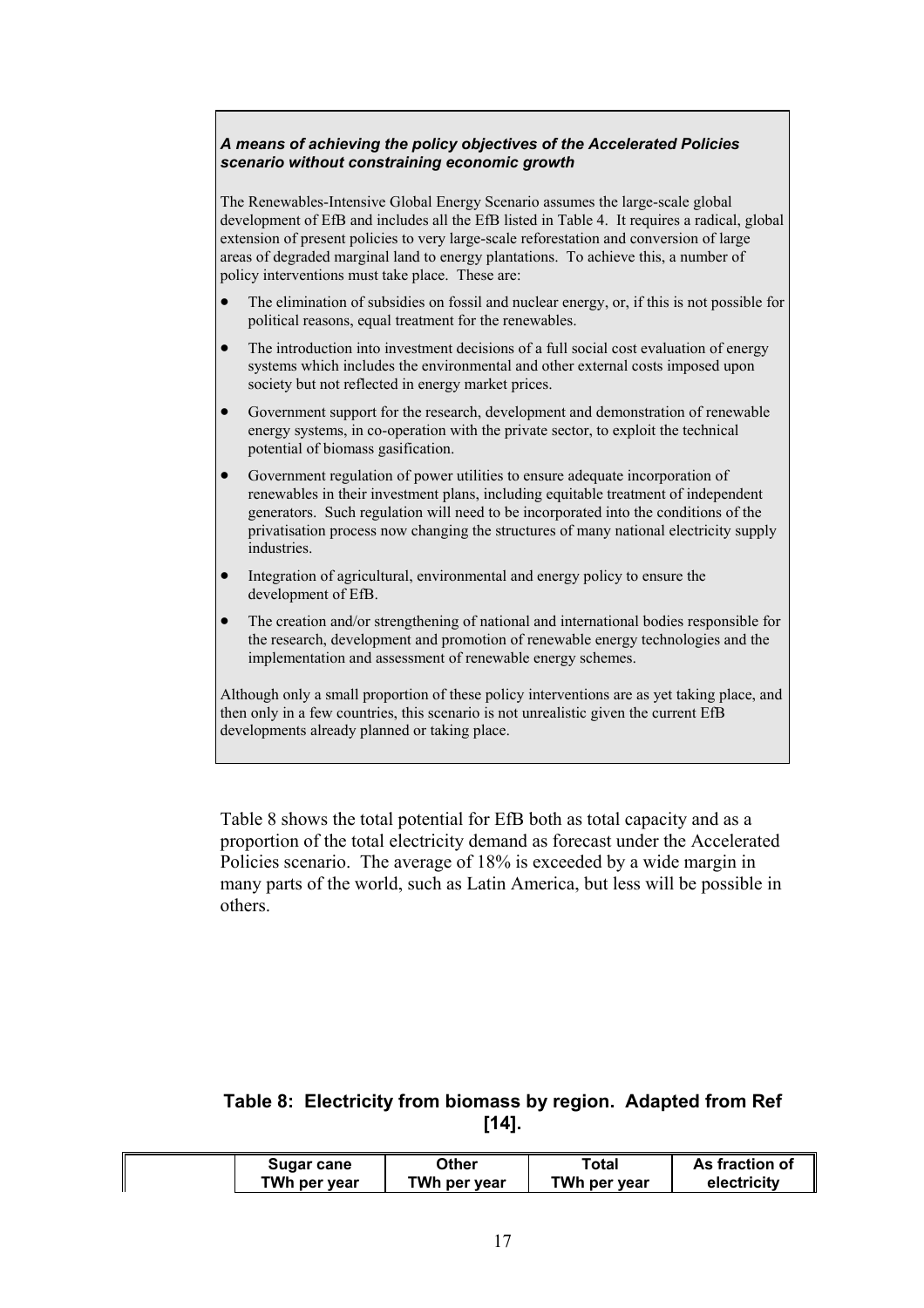|                                   | 2025  | 2050           | 2025           | 2050  | 2025  | 2050           | 2025 | 2050 |
|-----------------------------------|-------|----------------|----------------|-------|-------|----------------|------|------|
| <b>Africa</b>                     | 129   | 174            | 284            | 519   | 413   | 693            | 0.37 | 0.33 |
| Latin<br><b>America</b>           | 589   | 683            | 510            | 811   | 1,099 | 1,494          | 0.54 | 0.46 |
| <b>SE Asia</b>                    | 354   | 419            | ۰              |       | 354   | 419            | 0.13 | 0.07 |
| <b>PC Asia</b>                    | 36    | 39             | 378            | 632   | 414   | 671            | 0.11 | 0.11 |
| Japan                             |       | ۰              | 57             | 82    | 57    | 82             | 0.09 | 0.10 |
| <b>Australia/NZ</b>               | 20    | 20             | ۰              | ۰     | 20    | 20             | 0.15 | 0.12 |
| <b>United</b><br><b>States</b>    |       | ۰              | 456            | 504   | 456   | 504            | 0.15 | 0.15 |
| Canada                            |       | ۰.             | $\blacksquare$ |       |       | $\blacksquare$ |      |      |
| <b>OECD</b><br><b>Europe</b>      |       |                | 399            | 529   | 399   | 529            | 0.19 | 0.22 |
| <b>Former CP</b><br><b>Europe</b> |       | $\blacksquare$ | 522            | 1,355 | 522   | 1,355          | 0.13 | 0.25 |
| <b>Middle East</b>                | Ξ.    | ۰              | $\blacksquare$ | Ξ.    |       | $\blacksquare$ | ٠    | ۰    |
| <b>Total</b>                      | 1,128 | 1,335          | 2,606          | 4,432 | 3,734 | 5,767          | 0.18 | 0.18 |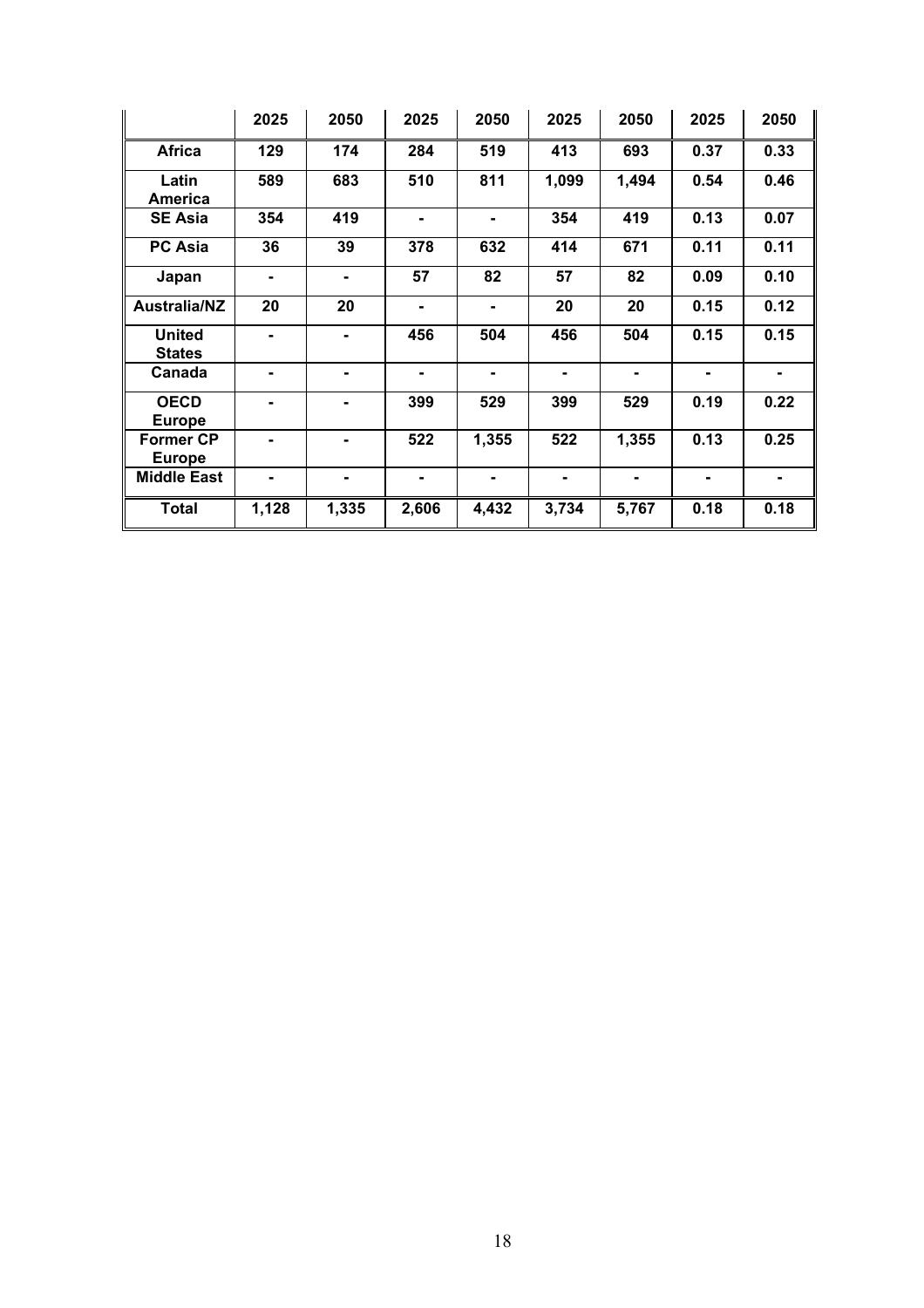| <b>Resource</b>                                           |                             | <b>Sugar cane</b> |              |                      | Kraft pulp   |              |                             | <b>Other residues</b> |              |                             | <b>Plantations</b> |              |                             | <b>Total</b> |              |
|-----------------------------------------------------------|-----------------------------|-------------------|--------------|----------------------|--------------|--------------|-----------------------------|-----------------------|--------------|-----------------------------|--------------------|--------------|-----------------------------|--------------|--------------|
| Year                                                      | 2025                        |                   | 2050         | 2025                 |              | 2050         | 2025                        |                       | 2050         | 2025                        |                    | 2050         | 2025                        |              | 2050         |
| <b>Scenario</b>                                           | <b>Existing</b><br>policies | <b>RIGES</b>      | <b>RIGES</b> | Existing<br>policies | <b>RIGES</b> | <b>RIGES</b> | <b>Existing</b><br>policies | <b>RIGES</b>          | <b>RIGES</b> | <b>Existing</b><br>policies | <b>RIGES</b>       | <b>RIGES</b> | <b>Existing</b><br>policies | <b>RIGES</b> | <b>RIGES</b> |
| <b>Africa</b>                                             | 13                          | 129               | 174          | $\mathbf{2}$         | 22           | na           |                             | 55                    | 104          | 8                           | 165                | 311          | 26                          | 351          | 589          |
| Latin America                                             | 471                         | 589               | 683          | 70                   | 88           | na           | 32                          | 80                    | 162          | 48                          | 241                | 487          | 622                         | 998          | 1332         |
| S & E Asia                                                | 283                         | 354               | 419          | na                   | na           | na           | na                          | na                    | na           | na                          | -                  |              | 283                         | 354          | 419          |
| <b>Centrally planned Asia</b>                             | 4                           | 36                | 39           | 6                    | 59           | na           | 32                          | 80                    | 158          | 24                          | 239                | 474          | 65                          | 414          | 671          |
| Japan                                                     | na                          | na                | na           | 38                   | 48           | na           | na                          | na                    | na           | na                          |                    |              | 38                          | 48           |              |
| <b>Australia/New Zealand</b>                              | 16                          | 20                | 20           | 22                   | 27           | na           | na                          | na                    | na           | na                          |                    |              | 38                          | 47           | 20           |
| <b>USA</b>                                                | na                          | na                | na           | 210                  | 262          | na           | 20                          | 49                    | 126          | 73                          | 146                | 378          | 302                         | 456          | 504          |
| <b>OECD Europe</b>                                        | na                          | na                | na           | 60                   | 75           | na           | 32                          | 81                    | 132          | 122                         | 243                | 397          | 214                         | 399          | 529          |
| <b>Centrally planned Europe</b>                           | na                          | na                | na           | 10                   | 95           | na           | 5.                          | 107                   | 339          | 32                          | 320                | 1016         | 47                          | 522          | 1355         |
| Total electricity production                              | 787                         | 1128              | 1335         | 418                  | 676          | na           | 124                         | 446                   | 1021         | 307                         | 1339               | 3063         | 1635                        | 3589         | 5419         |
| <b>Total installed capacity</b><br>(MWex10 <sup>3</sup> ) | 100                         | 143               | 169          | 53                   | 85           | na           | 15                          | 57                    | 130          | 38                          | 170                | 389          | 207                         | 455          | 687          |

# Table 7: Electricity Production from Solid Biomass by Region (TWh<sub>e</sub>/year). Adapted from Table 2 in [1] and **Table S in [14]**

**Notes:** 

**Data for the kraft pulp industry are for 2020, not 2025, and are not available for 2050, so totals for both years are less than they would if correct estimates were available.**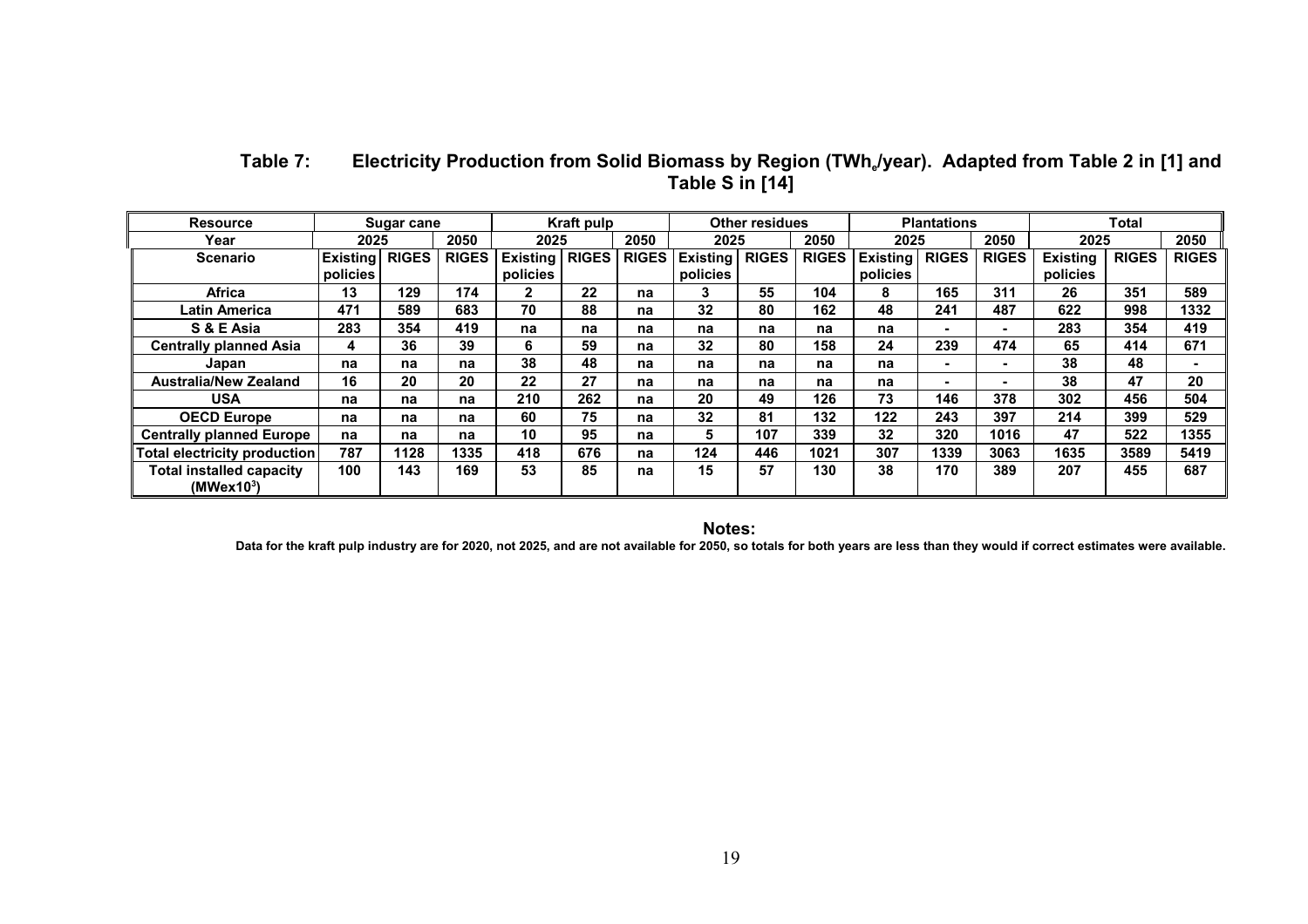### **2.4 PLANT SIZES FOR THE RESIDUE AND PLANTATION SECTORS**

Although EfB systems of over 15MWe (the minimum size at which the combination of fluidised bed gasifiers with gas turbines appears to be costeffective), are the focus of this Report, there is also considerable scope for marketing smaller systems. The likely pattern of demand in the various residue sectors is summarised here.

**In the sugar cane and alcohol sectors** most of the plant would be 15MWe and above but there are some smaller centres of production which would require 1-15MWe systems. We assume that these account for about 10% of the available residue. They would probably use the up-draft fixed bed gasifier, though the entrained flow gasifier may be developed to compete at this level. Until the commercialisation of smaller scale, high efficiency gas turbines, Stirling engines or fuel cells, the prime mover will be the large, high efficiency diesel engine.

**In the forestry residue sector,** in some countries the costs of transporting the resource from small and widely dispersed forestry operations will dictate the use of more medium-sized plant than in the agricultural residue sector. About 25% of the potential forestry residue supply is assumed to be affected by these considerations.

**In the plantations sector,** the position is more complex. In Europe there is still much controversy about appropriate plant size. There will be a market for large systems, although it may be difficult to produce enough fuel in densely populated areas to justify plant larger than 10-25 MWe. There will also be a demand for medium sized systems; it is estimated that these will account for 15% of the available plantation crop. For example, the schemes being proposed under the UK Non-Fossil Fuel Obligation, which provides renewable energy systems with premium prices for their electricity in order to accelerate their commercialisation, are all in the 2- 5MWe range. But there will also be a place in the market for even smaller systems of  $100 \text{ kW}_e$  to  $2\text{MWe}$ . In this case, the technology is likely to be down draft or entrained flow gasification using modules of standard high speed, low-cost diesels in the short term and Stirling engines in the medium to longer term. The market for these will be on-farm and farmer co-operatives, small CHP systems for agro-industry (e.g. grain dryers), industry, schools, hospitals and other institutions. In fact, the low risks and flexible fuel use offered by these plants will ensure that they develop more rapidly than the large-scale plants in some countries. It is therefore reasonable to assume that small sized systems will account for 15% of the potential plantation land.

Tables 8 and 9 combine the RIGES figures of Table 4 with the plant size allocations described above to give a long term forecast of the potential market for EfB plant under each scenario by region, fuel type and plant size. (For convenience representative sizes for the small medium and large plant are taken as 0.5MWe, 7MWe and 40MWe respectively). The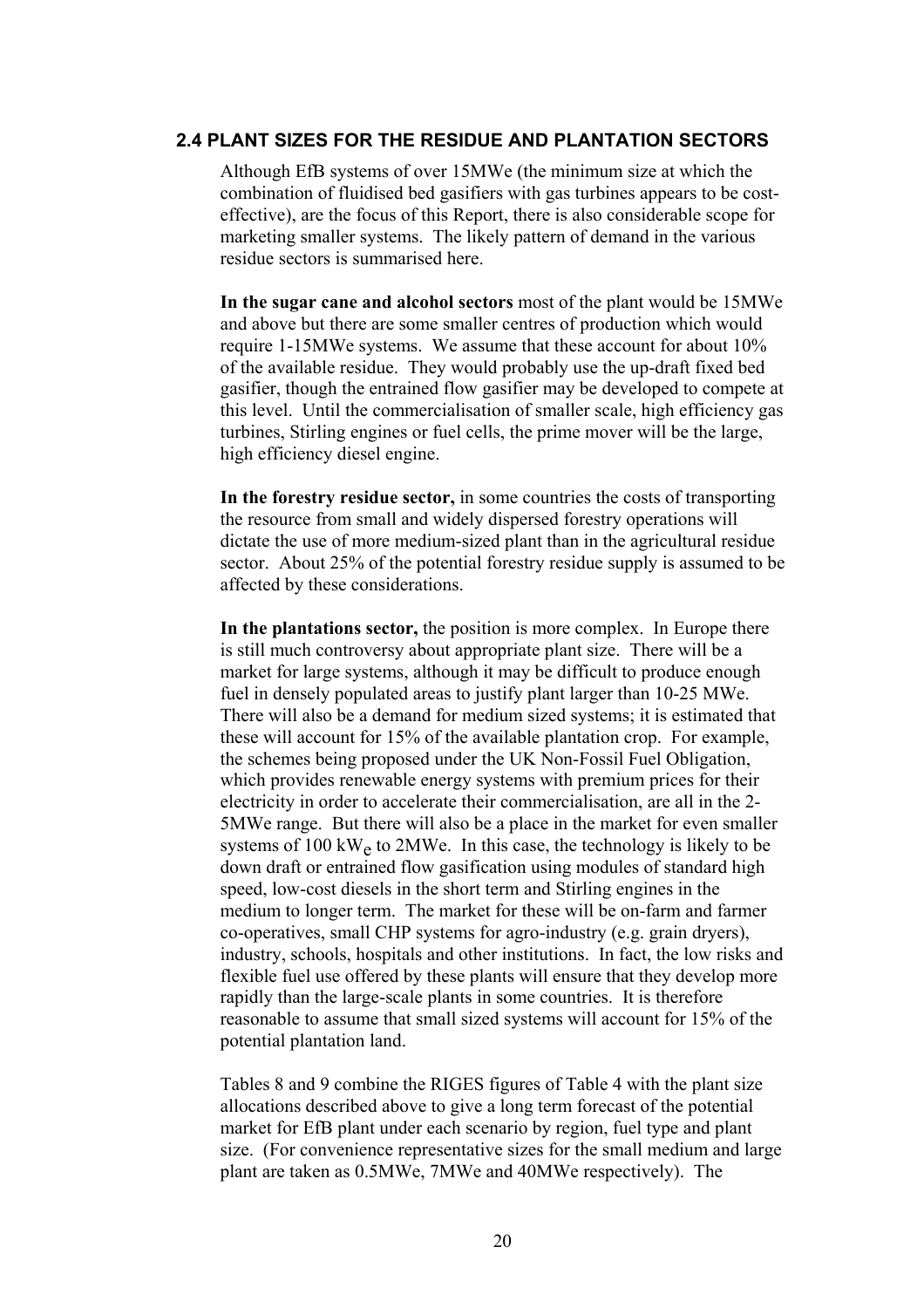message of these Tables is clear - the potential market for all three sizes of plant is very large indeed - provided of course that the more environmentally conscious energy and land use policies now being formulated globally are followed through.

# **2.5 PENETRATING THE MARKET**

Changing market structures and increased competition in electricity supply are now opening up attractive opportunities for private generators who are well placed to take rapid advantage of new technological developments.

The development of efficient biomass fuelled power stations will provide new challenges for farmers, foresters, mill-owners and others with no experience of power generation for export. Entrepreneurs will probably have an important role to play in co-ordinating the activities and interests of fuel producers, generators, power distributors, consumers and financiers - especially where deregulation and or privatisation of the power industry takes place. At mills, for example, they may take responsibility for the residue fuel, providing the mill with the energy it needs and exporting the excess power to the national or regional grid on a mutually profitable basis. These entrepreneurs may well operate as energy management or CHP companies, like those that have been active in industry and commerce in the industrialised world since the early 1970's. There may also be partnerships between equipment manufacturers and utilities. Indeed the formation of such business interest groups involving biomass resource owners, equipment manufacturers, utilities and power consumers will probably play an essential part in the rapid and effective commercial development of new technologies based on biomass gasification.

### **Geographical Priorities**

The growth of the market for EfB will be dictated in the early years by a combination of the four factors of resource availability, power shortages, existence of a policy framework and existence of the necessary infrastructure. Table 11 below shows that in the short to medium term the priority markets are Latin America, and on a smaller scale Australia/New Zealand. These are followed by the US, OECD Europe and Asia. The African and centrally planned Asian markets are likely to follow later.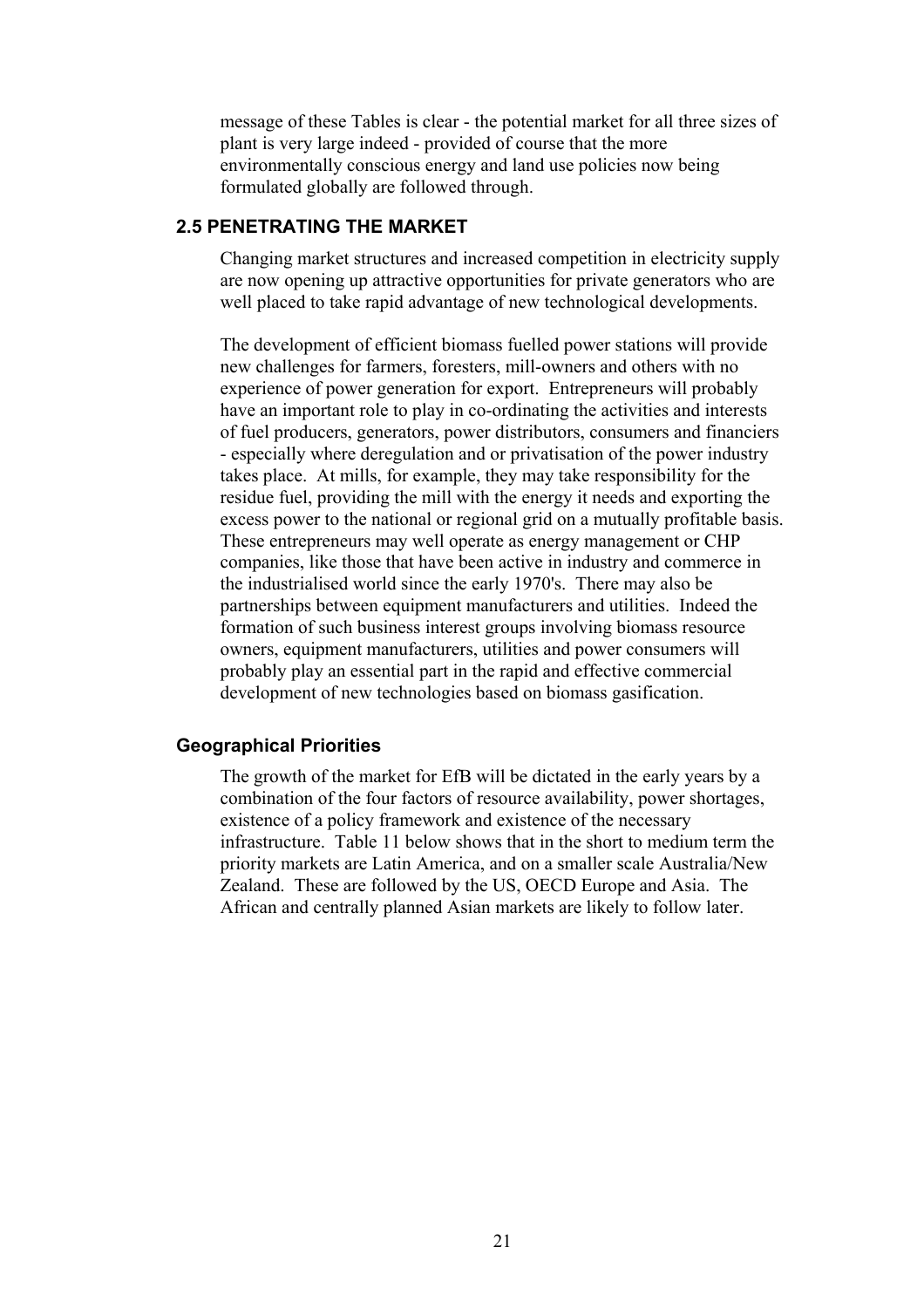| Crop                          |       | Sugar cane |       | Kraft pulp |       | <b>Other residues</b> |         | <b>Plantation biomass</b> |        |         | <b>TOTALS</b> |        |
|-------------------------------|-------|------------|-------|------------|-------|-----------------------|---------|---------------------------|--------|---------|---------------|--------|
| <b>Plant size</b>             | 7 MWe | 40 MWe     | 7 MWe | 40 MWe     | 7 MWe | 40 MWe                | 0.5 MWe | 7 MWe                     | 40 MWe | 0.5 MWe | ' MWe         | 40 MWe |
| <b>Africa</b>                 | 234   | 369        | 40    | 63         | 249   | 44                    | 6287    | 599                       | 341    | 6287    | 1122          | 816    |
| <b>Latin America</b>          | 1069  | 1683       | 160   | 251        | 363   | 64                    | 9182    | 874                       | 497    | 9182    | 2466          | 2495   |
| S & E Asia                    | 642   | 1012       | na    | na         | na    | na                    | na      | na                        | na     | na      | 642           | 1012   |
| <b>Centrally planned Asia</b> | 65    | 103        | 107   | 169        | 363   | 64                    | 9106    | 867                       | 493    | 9106    | 1402          | 828    |
| Japan                         | na    | na         | 87    | 137        | na    | na                    | na      | na                        | na     | na      | 87            | 137    |
| <b>Australia/New Zealand</b>  | 36    | 57         | 49    | 77         | na    | na                    | na      | na                        | na     | na      | 85            | 134    |
| <b>USA/Canada</b>             | na    | na         | 475   | 749        | 222   | 39                    | 5563    | 530                       | 301    | 5563    | 1227          | 1089   |
| <b>OECD Europe</b>            | na    | na         | 136   | 214        | 367   | 64                    | 9258    | 882                       | 501    | 9558    | 1385          | 780    |
| <b>Formally CP Europe</b>     | na    | na         | 176   | 271        | 485   | 85                    | 12192   | 1161                      | 660    | 12192   | 1819          | 1017   |
| <b>Total</b>                  | 2047  | 3223       | 1226  | 1932       | 2023  | 354                   | 51016   | 4859                      | 2763   | 51016   | 10155         | 8272   |

**Table 9: The potential market for EfB systems under the RIGES, by number and size of plant (MWe), by 2025**

### **Table 10: The potential markets for EfB systems under the Existing Policies Scenario, by number and size of plant (MWe), by 2025**

|                        |       | Sugar cane |       | Kraft pulp |       | <b>Other residues</b> |         | <b>Plantation biomass</b> |        |         | <b>TOTALS</b> |        |
|------------------------|-------|------------|-------|------------|-------|-----------------------|---------|---------------------------|--------|---------|---------------|--------|
|                        | 7 MWe | 40 MWe     | 7 MWe | 40 MWe     | 7 MWe | 40 MWe                | 0.5 MWe | 7 MWe                     | 40 MWe | 0.5 MWe | 7 MWe         | 40 MWe |
| Africa                 | 23    | 37         | 4     | 6          | 25    |                       | 314     | 30                        | 17     | 314     | 82            | 65     |
| Latin America          | 855   | 1346       | 128   | 201        | 290   | 51                    | 1836    | 175                       | 99     | 1836    | 1448          | 1698   |
| S & E Asia             | 514   | 809        | na    | na         | na    | na                    | na      | na                        | na     | na      | 514           | 809    |
| Centrally planned Asia |       | 10         | 11    | 17         | 290   | 51                    | 911     | 87                        | 49     | 911     | 394           | 127    |
| Japan                  | na    | na         | 70    | 110        | na    | na                    | na      | na                        | na     | na      | 70            | 110    |
| Australia/New Zealand  | 29    | 46         | 39    | 62         | na    | na                    | na      | na                        | na     | na      | 68            | 107    |
| USA/Canada             | na    | na         | 380   | 599        | 178   | 31                    | 2781    | 265                       | 151    | 2781    | 823           | 781    |
| OECD Europe            | na    | na         | 109   | 171        | 294   | 51                    | 4629    | 441                       | 251    | 4269    | 844           | 474    |
| Formally CP Europe     | na    | na         | 17    | 27         | 49    | 8                     | 1219    | 116                       | 66     | 1219    | 182           | 102    |
| Total                  | 1428  | 2249       | 758   | 1193       | 1126  | 197                   | 11691   | 1113                      | 633    | 11691   | 4424          | 4272   |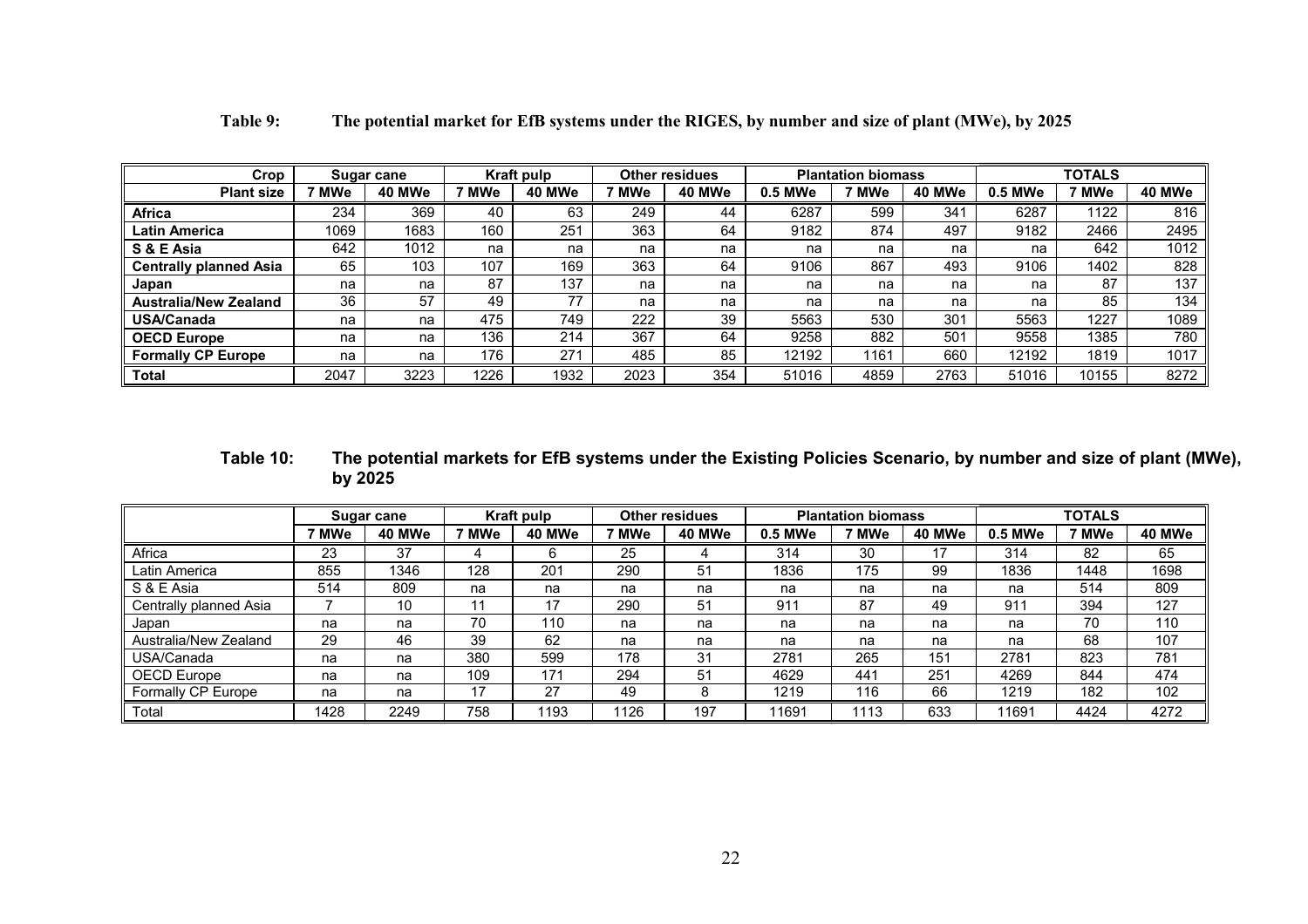|                                             | <b>Resource</b><br>availability | <b>Power</b><br>shortages | <b>Policy</b><br>framewor | Infrastructure<br>development | <b>Total</b> |
|---------------------------------------------|---------------------------------|---------------------------|---------------------------|-------------------------------|--------------|
| Africa                                      |                                 |                           |                           |                               |              |
| <b>Latin America</b>                        |                                 |                           |                           |                               | 10           |
| S & E Asia                                  |                                 |                           |                           |                               | 9            |
| <b>Centrally planned Asia</b>               |                                 |                           |                           |                               |              |
| <b>Australia/New Zealand</b>                |                                 |                           |                           |                               | 10           |
| <b>USA</b>                                  |                                 |                           |                           |                               | 9            |
| <b>OECD Europe</b>                          |                                 |                           |                           |                               | 8            |
| <b>Formally Centrally</b><br>planned Europe |                                 |                           |                           | າ                             |              |

# **Table 11: Market Development Criteria**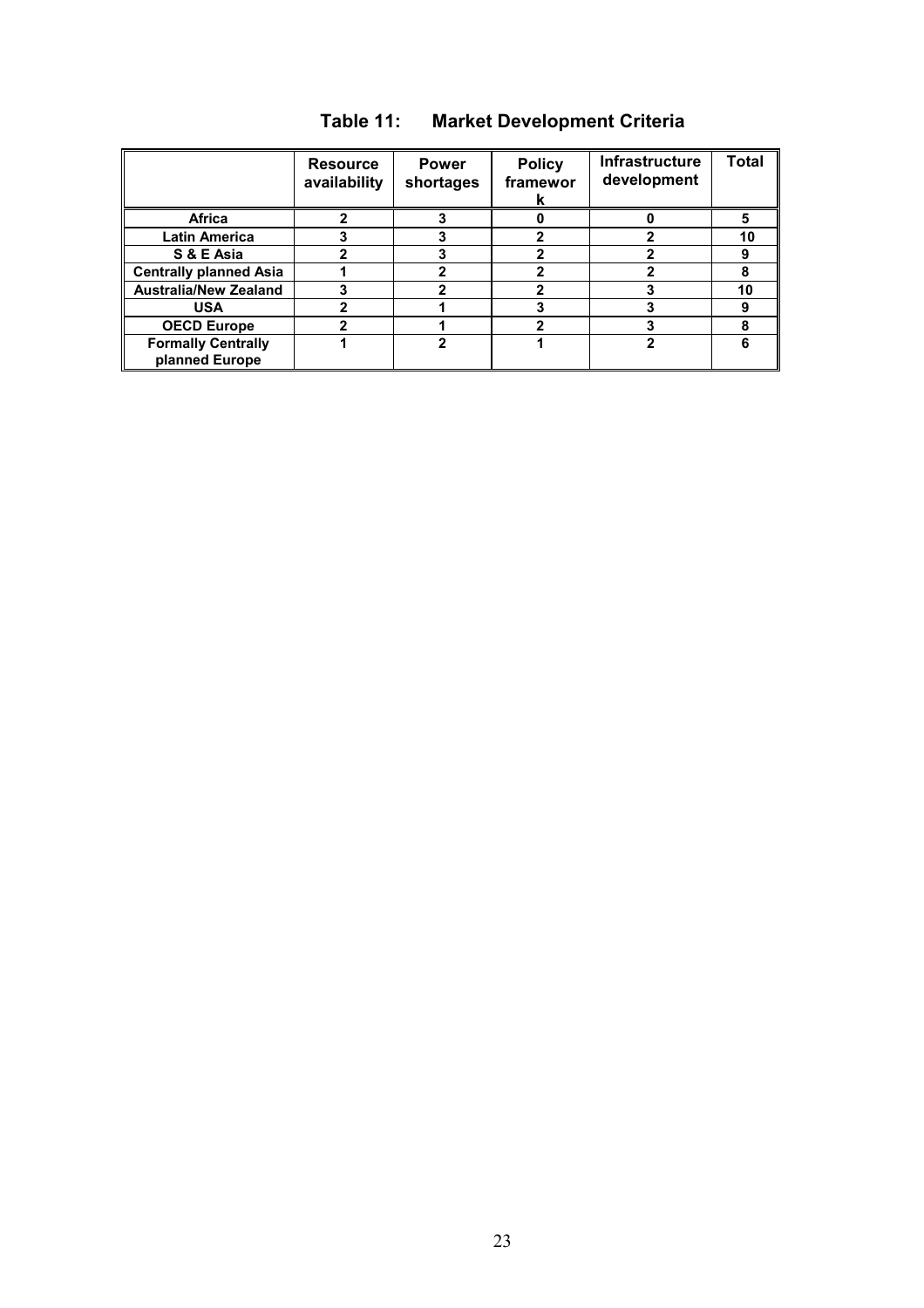# **APPENDIX 1. DATA FOR SECTION 1**

|                      | <b>Industrial</b> |       | <b>Residues</b><br>Fuelwood |       | <b>Subtotal</b> | Fuel-<br>wood | <b>Total</b> |       |
|----------------------|-------------------|-------|-----------------------------|-------|-----------------|---------------|--------------|-------|
|                      | 2025              | 2050  | 2025/<br>2050               | 2025  | 2050            | 2025/<br>2050 | 2025         | 2050  |
| Africa               | 0.72              | 0.98  | 0.78                        | 1.50  | 1.76            | 2.43          | 3.93         | 4.19  |
| Latin America        | 0.87              | 1.01  | 0.51                        | 1.38  | 1.52            | 1.59          | 2.97         | 3.11  |
| S&E Asia             | 0.95              | 1.12  | 1.00                        | 1.95  | 2.12            | 3.13          | 5.08         | 5.25  |
| CP Asia              | 0.78              | 0.84  | 0.39                        | 1.17  | 1.23            | 1.21          | 2.38         | 2.44  |
| Japan                | 0.20              | 0.19  |                             | 0.20  | 0.19            |               | 0.20         | 0.19  |
| Australia/NZ         | 0.15              | 0.15  | 0.00                        | 0.15  | 0.15            | 0.02          | 0.17         | 0.17  |
| <b>United States</b> | 2.18              | 2.14  | 0.20                        | 2.38  | 2.34            | 0.61          | 2.99         | 2.95  |
| Canada               | 0.96              | 0.95  | 0.01                        | 0.97  | 0.96            | 0.04          | 1.01         | 1.00  |
| <b>OECD</b> Europe   | 1.28              | 1.27  | 0.10                        | 1.38  | 1.37            | 0.31          | 1.69         | 1.68  |
| Former CP            | 2.18              | 2.28  | 0.19                        | 2.37  | 2.47            | 0.58          | 2.95         | 3.05  |
| Europe               |                   |       |                             |       |                 |               |              |       |
| Middle East          | 0.18              | 0.23  | 0.00                        | 0.18  | 0.23            | 0.02          | 0.20         | 0.25  |
| <b>Total</b>         | 10.45             | 11.16 | 13.63                       | 14.34 | 14.34           | 9.94          | 23.57        | 24.28 |

# **Table 12: Biomass Energy supplies from forest for the RIGES**  *exajoules per year*

**Adapted from: [14]** 

# **Table 13: Biomass supplies from residues other than forest residues for the RIGES**  *exajoules per year*

|                      |       | Sugar cane |       | Dung  |       | <b>Cereals</b> |       | Urban refuse |
|----------------------|-------|------------|-------|-------|-------|----------------|-------|--------------|
|                      | 2025  | 2050       | 2025  | 2050  | 2025  | 2050           | 2025  | 2050         |
| Africa               | 1.17  | 1.58       | 3.46  | 5.19  | 0.68  | 0.85           |       |              |
| Latin America        | 5.33  | 6.19       | 3.23  | 4.18  | 0.98  | 1.70           |       |              |
| SE Asia              | 3.20  | 3.79       | 6.12  | 11.53 | 2.34  | 2.98           |       |              |
| PC Asia              | 0.32  | 0.35       | 1.23  | 1.39  | 1.13  | 1.19           |       |              |
| Japan                |       |            |       |       | 0.16  | 0.23           | 0.53  | 0.53         |
| Australia/NZ         | 0.18  | 0.18       | 0.48  | 0.62  | 0.27  | 0.38           | 0.063 | 0.062        |
| <b>United States</b> |       |            | 0.62  | 0.41  | 1.72  | 1.81           | 1.14  | 1.12         |
| Canada               |       |            |       |       | 0.35  | 0.35           | 0.11  | 0.11         |
| <b>OECD</b> Europe   |       |            | 0.76  | 0.80  | 1.41  | 1.41           | 1.30  | 1.28         |
| Former CP            |       |            | 1.10  | 1.14  | 1.81  | 2.07           |       |              |
| Europe               |       |            |       |       |       |                |       |              |
| Middle East          |       |            |       |       |       |                |       |              |
| <b>Total</b>         | 10.20 | 12.09      | 17.00 | 25.26 | 10.85 | 12.97          | 3.14  | 3.10         |

**Source: Adapted from [14]**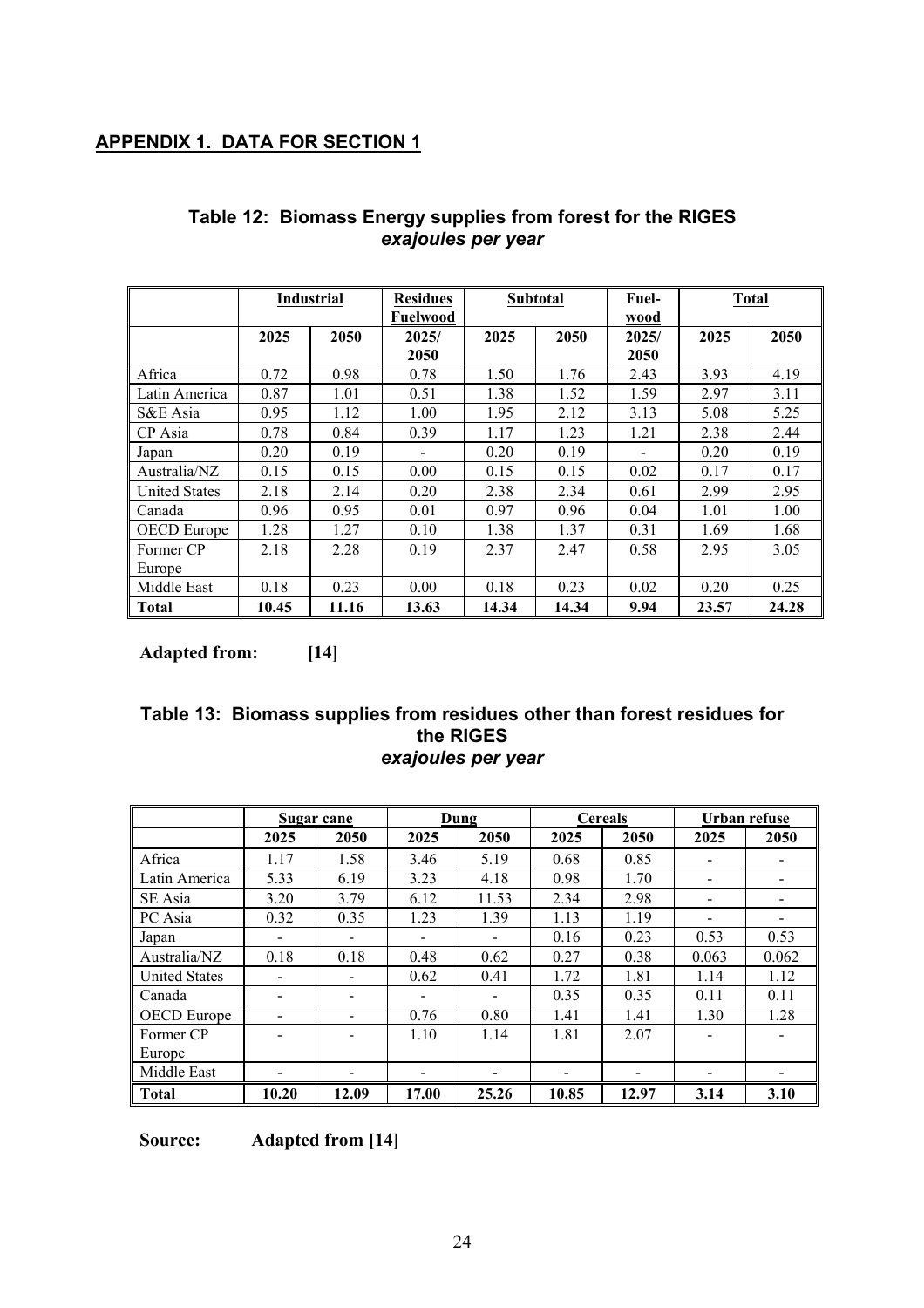# **Table 14: Biomass energy supplies from plantations for the RIGES**

|                      | million hectares | Land in plantations |      | <b>Energy crop production</b><br>exajoules per year |
|----------------------|------------------|---------------------|------|-----------------------------------------------------|
|                      | 2025             | 2050                | 2025 | 2050                                                |
| Africa               | 95               | 106                 | 18.9 | 31.8                                                |
| Latin America        | 161              | 165                 | 32.3 | 49.6                                                |
| SE Asia              | 25               | 50                  | 5.0  | 15.0                                                |
| Japan                |                  |                     |      |                                                     |
| Australia/NZ         |                  |                     |      |                                                     |
| <b>United States</b> | 32               | 32                  | 9.6  | 9.6                                                 |
| Canada               | 6                | 6                   | 1.2  | 1.2                                                 |
| <b>OECD</b> Europe   | 30               | 30                  | 9.0  | 9.0                                                 |
| Former PC Europe     | 20               | 40                  | 4.0  | 12.0                                                |
| Middle East          |                  |                     |      |                                                     |
| <b>Total</b>         |                  |                     |      |                                                     |

**Source: Adapted from [14]** 

25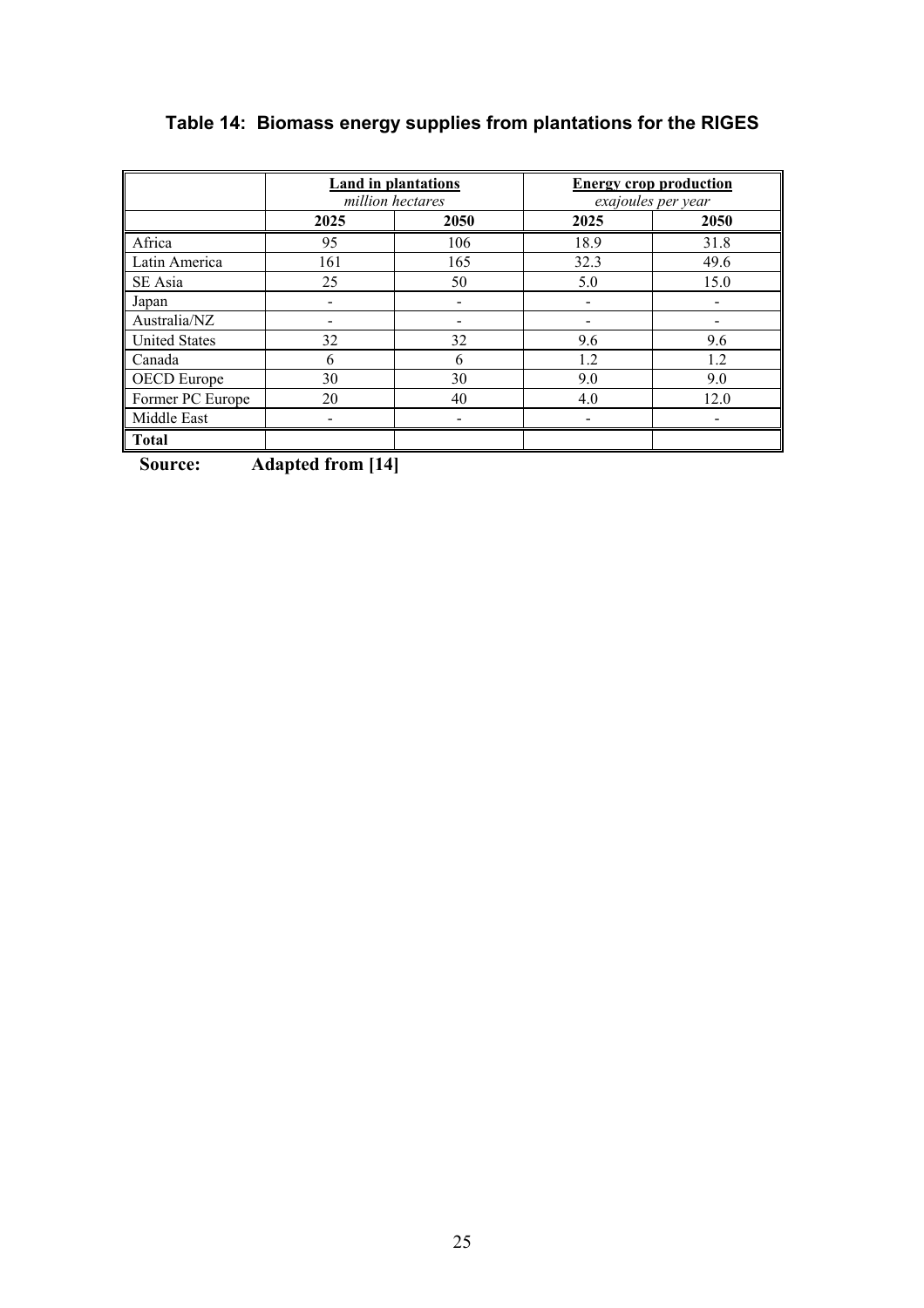# **APPENDIX 2 THE SHORT TERM MARKET FOR ELECTRICITY FROM BIOMASS**

In the short term (1994 - 2000), development of EfB will take place in two main situations:

- where growth in the demand for power is not matched by growth in capacity, but low value biomass resources - usually residues - are under-used and readily available or;
- where political initiatives have been taken to favour EfB as a result of concerns for the environment and rural development.

**Brazil** provides the best example of the first type of situation. Here power shortages are expected within the next few years as development of the country's low-cost hydro potential is completed and it faces the prospect of more costly and more environmentally sensitive schemes. Given Brazil's large biomass resource, particularly from its sugar-cane and cane alcohol industry, the development of EfB is a logical move.

The most important Brazilian EfB project at present is the commercial demonstration of a biomass integrated gasifier/gas turbine in a 30MWe power plant to be fuelled initially by chips from eucalyptus plantations and later, perhaps, by bagasse. The preliminary investigations for this were funded by the US Environmental Protection Agency, the US Agency for International Development, the Rockafeller Foundation and Winrock International. The second and third phases of process and equipment development are being funded by the Global Environmental Facility of the World Bank, with project management by Shell International. Bioflow will supply a pressurised gasifier or TPS Thermiska Processor an atmospheric gasifier, while General Electric will supply an LM 2500 gas turbine.

Another example from Brazil is the agreement between the owners of about 150 sugar cane alcohol distilleries in Sao Paulo State and the State's three power utilities to invest in biomass integrated gasification/gas turbines. Over the next 15 years, the new plants will raise the present power capacity of 200MWe to over 3000MWe from the same amount of cane, and this power will be sold to the utilities.

**The US** offers examples of both of the situations described above. There are already over 7000MWe of EfB capacity installed under the Public Utilities Regulatory Policies Act, using mainly biomass wastes with traditional conversion technologies. Under the Department of the Environment's (DoE's) National Biomass Power Programme, the industry, the regulators, potential users and federal agencies will all collaborate to add a further 6000 MWe by the year 2000. Forecasts of EfB capacity in the US by the year 2010 range from 26000 to 50000MWe. (4).

Of the capacity to be installed by the year 2000, about 600MWe, equivalent to 10-20 plants, will be provided by biomass integrated gasifier/gas turbine technology. The Vermont Department of Public Service is considering a commercial demonstration using wood chips from forestry management operations; in preparation for this, tests have been carried out with wood chips and other biomass fuels at the pilot-scale fixed bed gasifier operated by General Electric. These have been jointly supported by the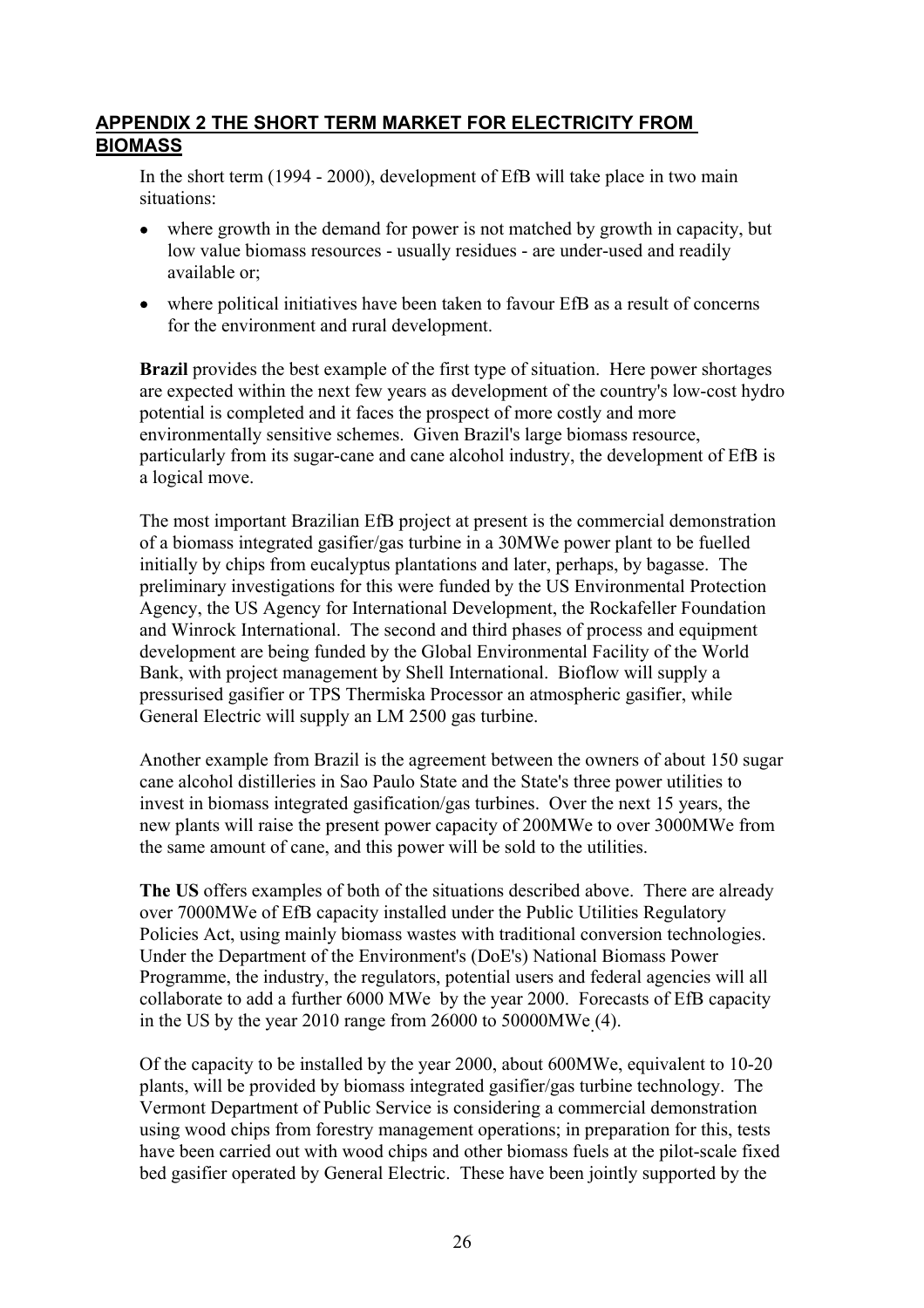Us DoE, the US Environmental Protection Agency and the US Agency for International Development. In Hawaii, a 7MWe plant in a sugar mill is nearing completion.

**Europe,** too, has plans for developments under both headings. A biomass CHP plant providing 6MWe and 9MW of heat is about to become operational in Sweden. Here, large resources of wood, combined with the running down of the nuclear programme, seem set to lead to the development of further EfB plants. Two plants of up to 50MWe each are planned for pulp mills in Finland, which has similar incentives to develop EfB, and other plants are planned for Italy and Belgium.

Although there are not specific strategies equivalent to the US National Biomass Power Programme, the 20 million hectares of set-aside land expected in the European Union by 2005 provide a powerful incentive for countries to look to biomass as a source of energy. The European Commission's Directorate General for Energy has already allocated funding under its THERMIE programme for two demonstration biomass integrated gasification/gas turbines of about 8MWe, using short rotation coppice fuel. These will hopefully encourage the utilities, manufacturers and financiers to enter and expand the market. In the Netherlands, environmental legislation now bans landfill of organic materials and a planned 30MWe plant will be fuelled with demolition timber and other waste wood products. This kind of plant is also being considered in other European countries, including Switzerland.

Examples of EfB projects planned in **other parts of the world** include a 25MWe gasifier/diesel system operating on rice husk in Mali, and a 10MWe straw-fuelled gasification plant in the Indian Punjab.

### **FORECASTS FOR SHORT-TERM GROWTH**

The Table below brings together forecasts for the short term growth of the market for biomass integrated gasification/gas turbine systems in all the countries reviewed. These forecasts are based on reasonably conservative assumptions about the success of the pilot projects now under way and the effectiveness of existing short-term policies and other incentives designed to encourage EfB.

|            | Type                    | 1995 | 1996 | 1997 | 1998 | 1999 | 2000 | <b>TOTAL</b> |
|------------|-------------------------|------|------|------|------|------|------|--------------|
| <b>USA</b> | Residue:<br>Plantation: |      |      |      |      |      |      |              |

#### **Short Term Market for Biomass Gasification Systems - Forecasts of New Plant.**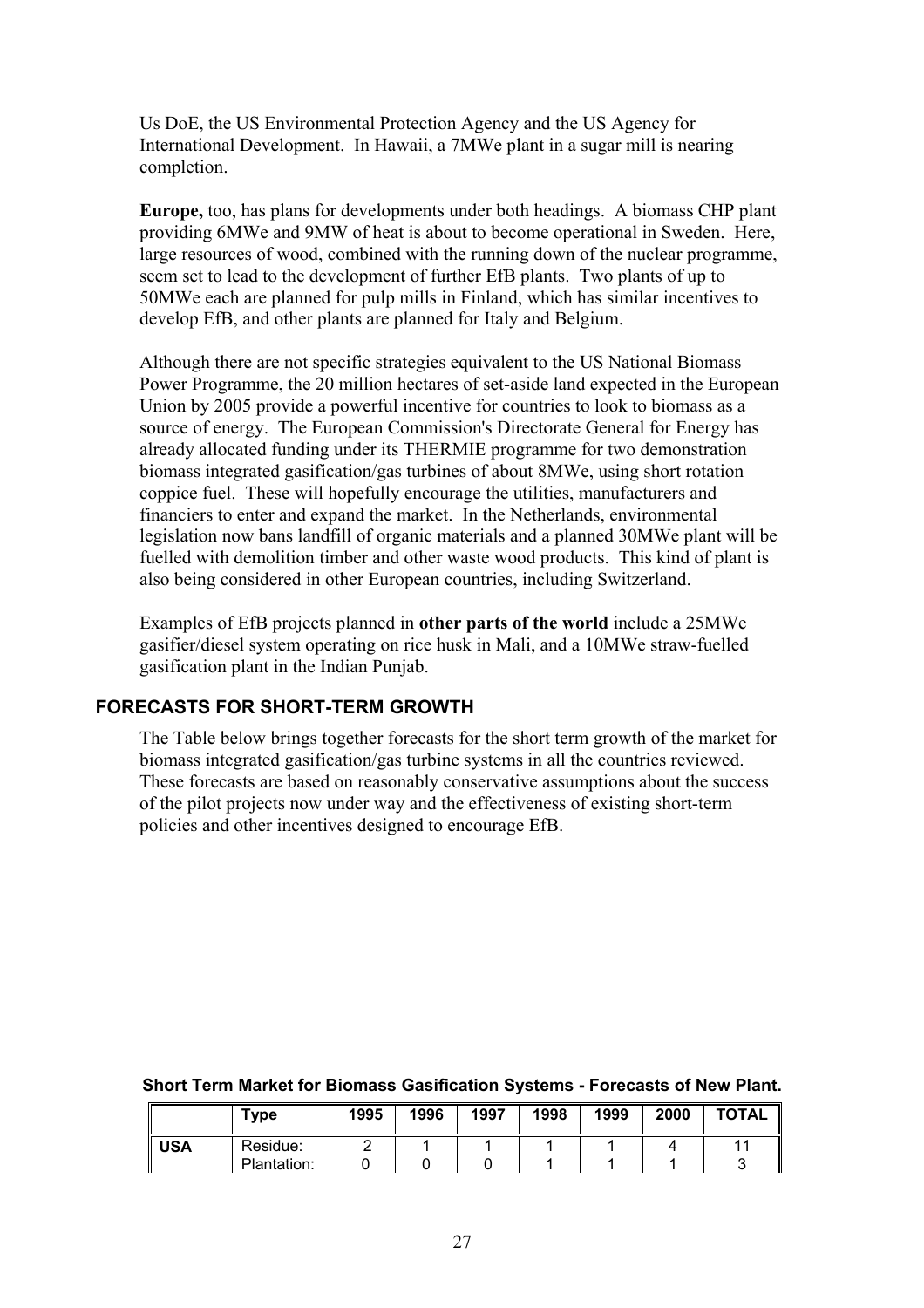| <b>Europe</b>  | Residue:    | 2 | ◠ |   |   |   | 2  | 9  |
|----------------|-------------|---|---|---|---|---|----|----|
|                | Plantation: | 2 |   |   |   | າ | 2  | 8  |
| <b>Brazil</b>  | Residue:    |   |   |   |   | າ | 2  |    |
|                | Plantation: |   |   |   |   |   |    |    |
| <b>Others</b>  | Residue:    |   |   |   |   |   | 2  | 3  |
|                | Plantation: |   |   |   |   |   |    |    |
| <b>Totals</b>  | Residue:    | 4 | ◠ | 3 |   | 5 | 10 | 30 |
|                | Plantation: | 3 |   |   |   |   | 5  | 16 |
| <b>Overall</b> |             |   | ≏ |   | 6 | 8 | 15 | 46 |
| <b>Total</b>   |             |   |   |   |   |   |    |    |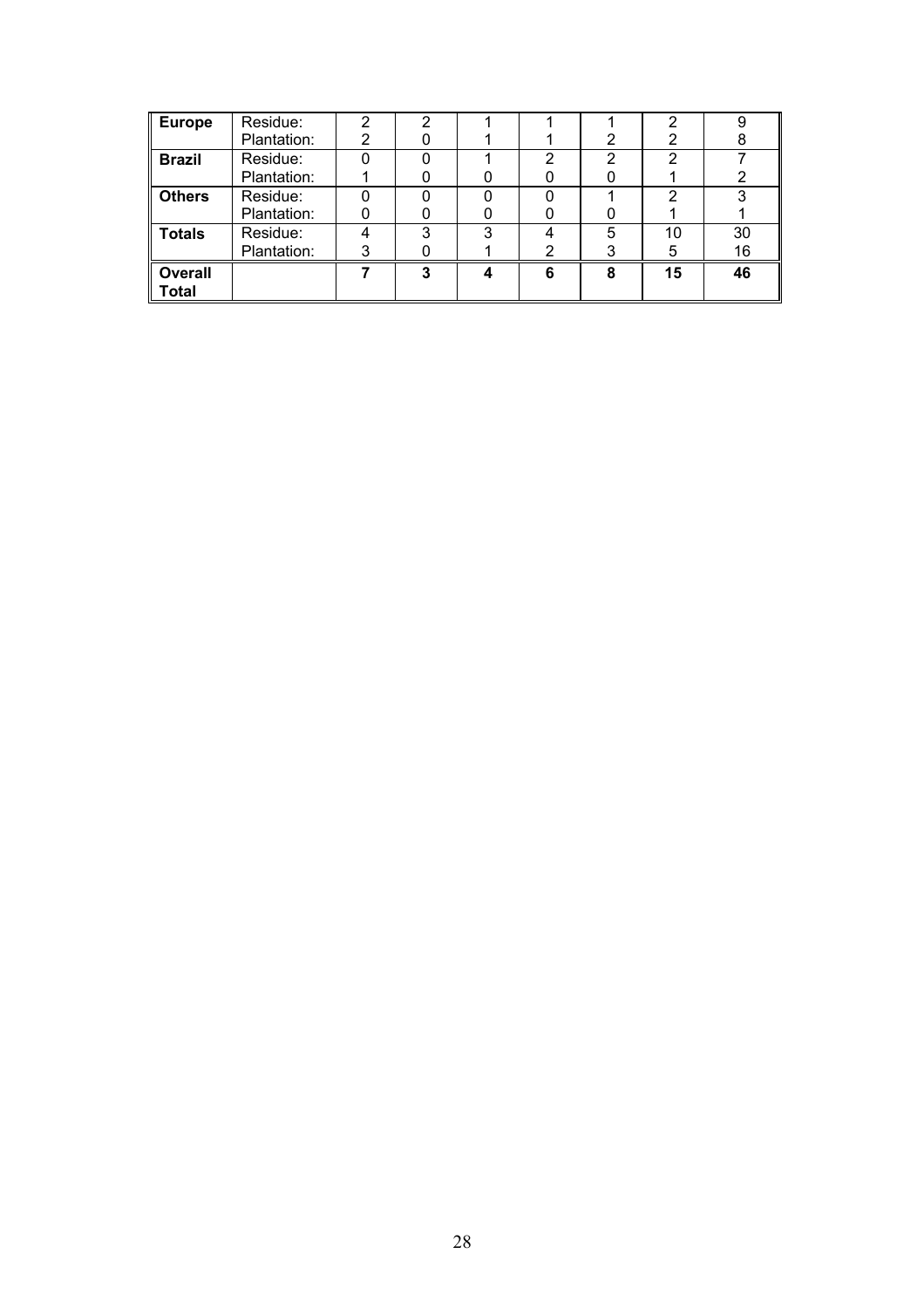### **APPENDIX 3 REFERENCES**

- [1] Hall. D.O. et al in: Johansson T.B, Kelly H, Reddy A.K.N, Williams R.H. (eds); Renewable Energy - Sources for Fuels and Electricity. Earthscan, London; and Island Press; Washington. 1992.
- [2] Foster F. The Carbon and Energy Budgets of Energy Crops. ETSU, Harwell, 1993.
- [3] Hall D.O., Mynick H.E. and R.H. Williams. Carbon Seqestration versus Fossil Fuel Substitution. PU/CEES Report no 255, November 1990.
- [4] Electricity from Biomass: National Biomass Power Programme 5-year plan, 1994- 1998. Solar Thermal and Biomass Power Division, Office of Solar Energy Conversion, US Dept. of Energy. Washington DC, 1993.
- [5] ESD Ltd. The SAFIRE Project. EC DG XII. To be published.
- [6] Woods J., and Hall D.O. Bioenergy as a Sustainable Substitute for Fossil Fuels: their Potential for CO<sub>2</sub> Emissions Reductions. FAO, 1992.
- [7] Turnbull J. Strategies for Achieving a Sustainable, Clean and Cost Effective Biomass Resource. EPRI, January 1993.
- [8] NSCGP, 1992
- [9] Stuurman H.A., Buitelar R.M., Huizing H.J. Energy from Ligno-Cellulosic Biomass: Prospects for the EC. Instituut voor Agrotechnologisch Onderzoek, April 1993.
- [10] Wright L.L., Graham R.L., Turhollow A.F. Short-rotation Woody Crop Opportunities to Mitigate Carbon Dioxide Build-up. Oak Ridge National Laboratory, Oak Ridge, Tennessee, 1990.
- [11] Williams R.H. and Larsen in Johansson T.B, Kelly H, Reddy A.K.N, Williams R.H. (eds); Renewable Energy - Sources for Fuels and Electricity. Earthscan, London; and Island Press; Washington. 1992.
- [12] West C.D. Principles and Applications of Stirling Engines. Van Nostrand Reinhold, New York, 1986.
- [13] Elliott P., Booth R. Brazilian Biomass Power Demonstration Project. Special Project Brief, Shell, London 1993.
- [14] Appendix 1 of Johansson T.B, Kelly H, Reddy A.K.N, Williams R.H. (eds); Renewable Energy - Sources for Fuels and Electricity. Earthscan, London; and Island Press; Washington. 1992.
- [15] Ogden J., Williams R.H., Fulmer M.E. Cogeneration Applications of Biomass Gasifier/Gas Turbine Technologies in the Cane Sugar and Alcohol Industries. CEES, Princeton University, Princeton, 1990.
- [16] Larson E.D. Biomass-Gasifier/Gas-Turbine Applications in the Pulp and Paper Industry. CEES, Princeton University, Princeton, US.